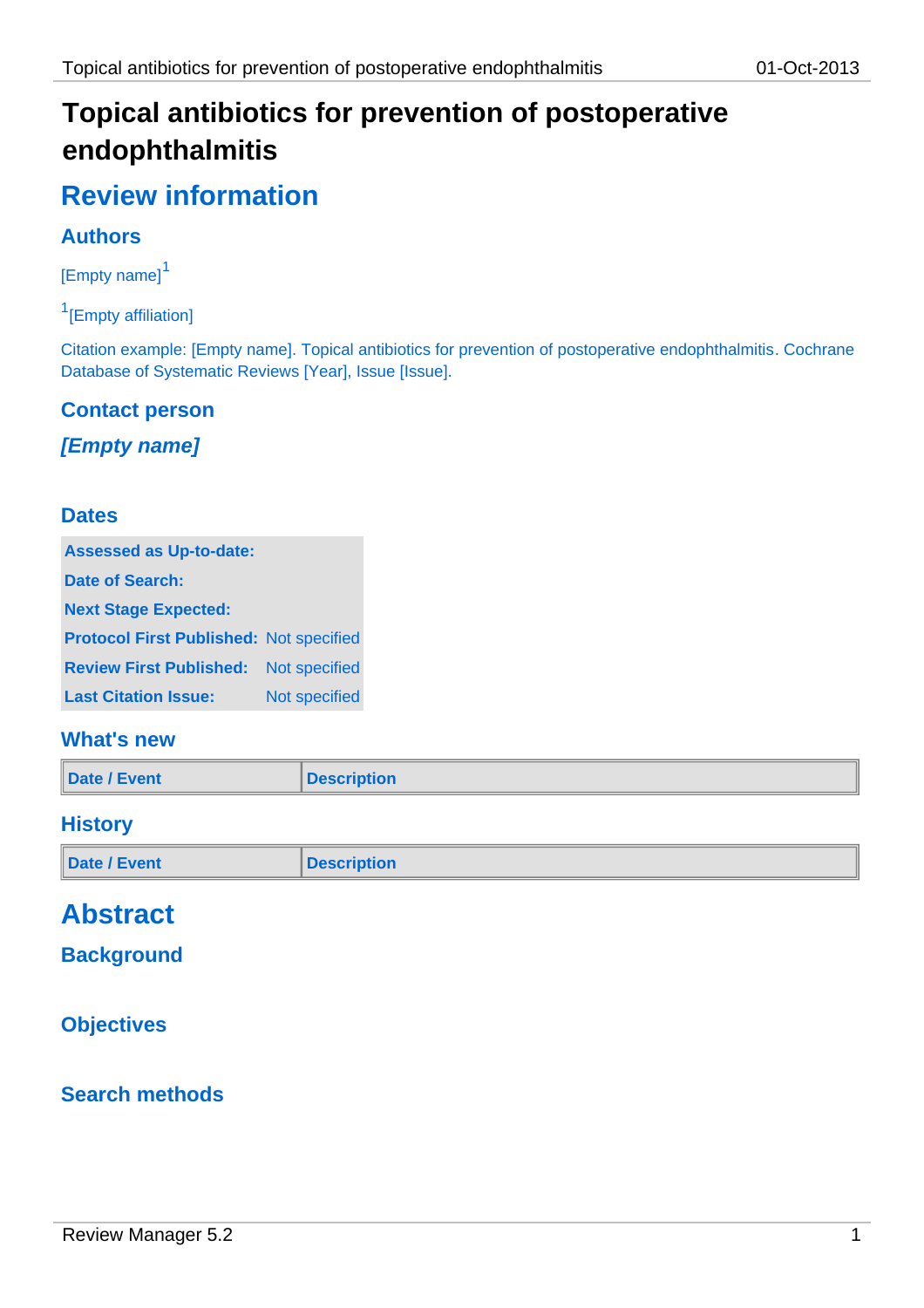#### **Selection criteria**

**Results**

**Authors' conclusions**

# **Plain language summary**

**[Plain language title]** [Summary text]

**Background**

**Description of the condition**

**Description of the intervention**

**How the intervention might work**

**Why it is important to do this review**

# **Objectives**

# **Methods**

# **Criteria for considering studies for this review**

# *Types of studies*

- 7) Post-operative use of antibiotic eye drops
- P: patients with age-related cataract undergoing cataract surgery
- I: post-operative use of antibiotic eye drops versus no use of antibiotic eye drops

C: Endophthalmitis rates

O: clinical endophthalmitis (culture proven + non-proven) (alternative: colony forming units/bacterial growth)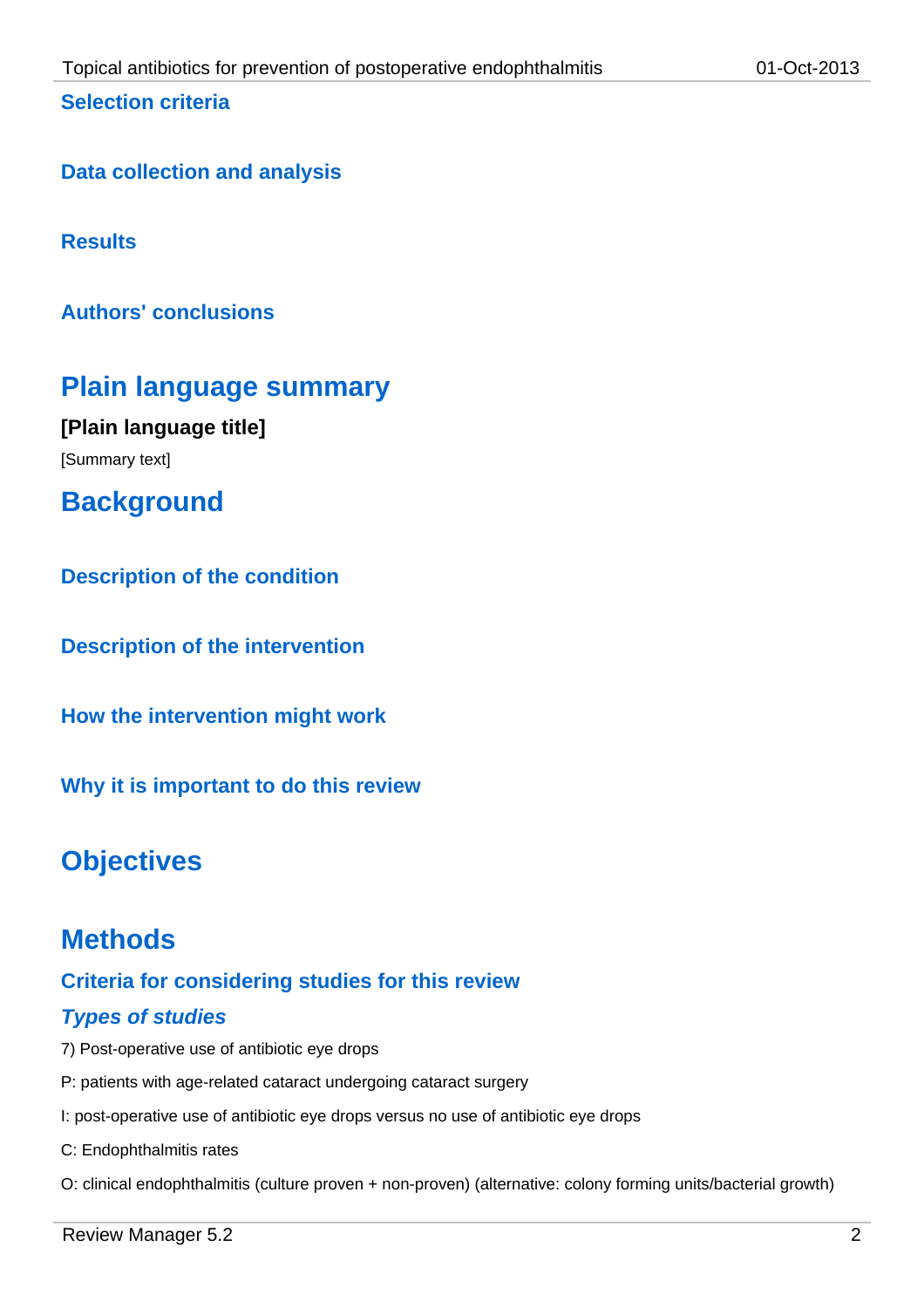#### *Types of participants*

*Types of interventions*

*Types of outcome measures*

Primary outcomes

Secondary outcomes

**Search methods for identification of studies**

*Electronic searches*

*Searching other resources*

**Data collection and analysis**

*Selection of studies*

*Data extraction and management*

*Assessment of risk of bias in included studies*

*Measures of treatment effect*

*Unit of analysis issues*

*Dealing with missing data*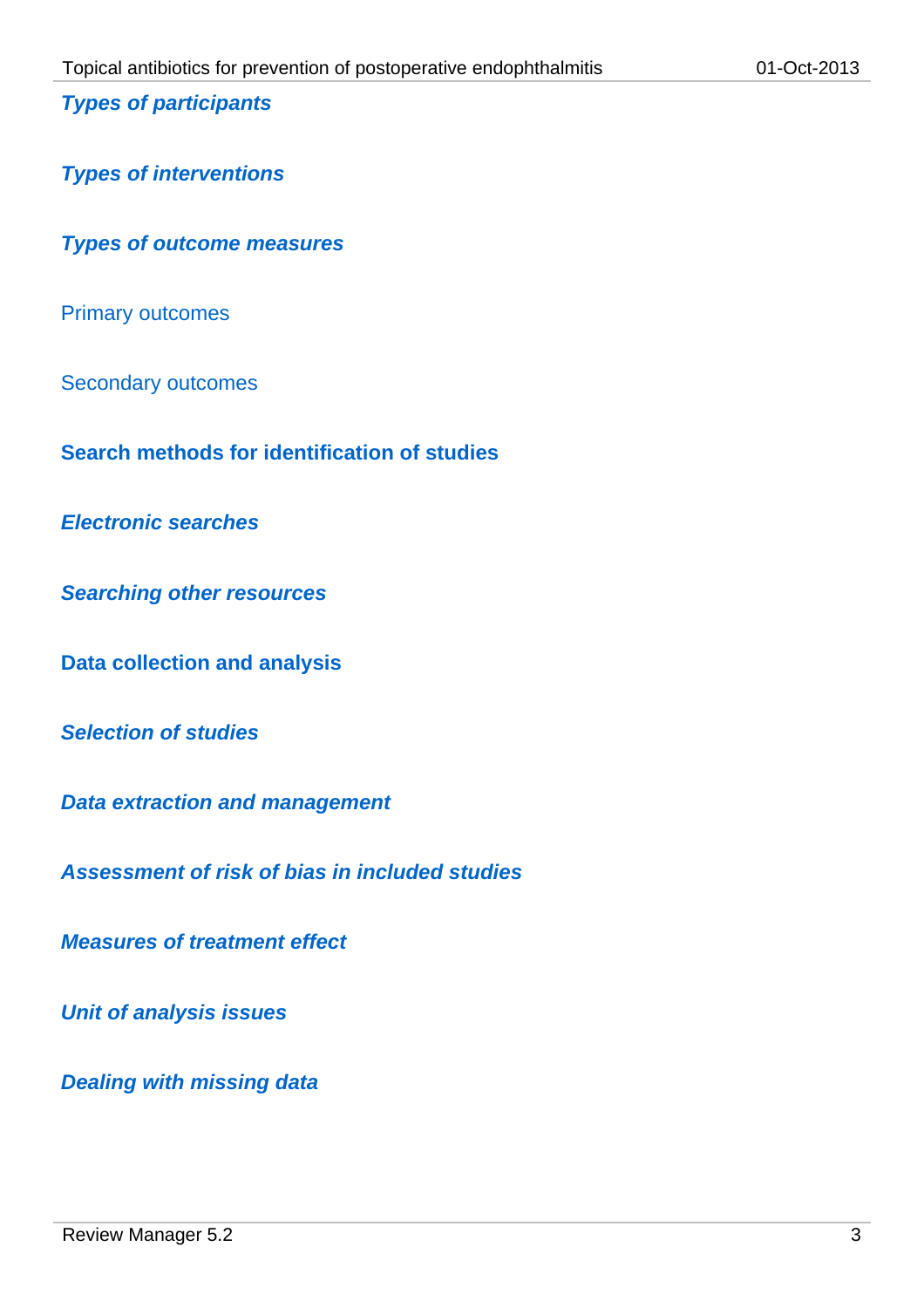*Assessment of heterogeneity*

*Assessment of reporting biases*

*Data synthesis*

*Subgroup analysis and investigation of heterogeneity*

*Sensitivity analysis*

# **Results**

**Description of studies**

*Results of the search*

*Included studies*

*Excluded studies*

**Risk of bias in included studies**

*Allocation (selection bias)*

*Blinding (performance bias and detection bias)*

*Incomplete outcome data (attrition bias)*

*Selective reporting (reporting bias)*

*Other potential sources of bias*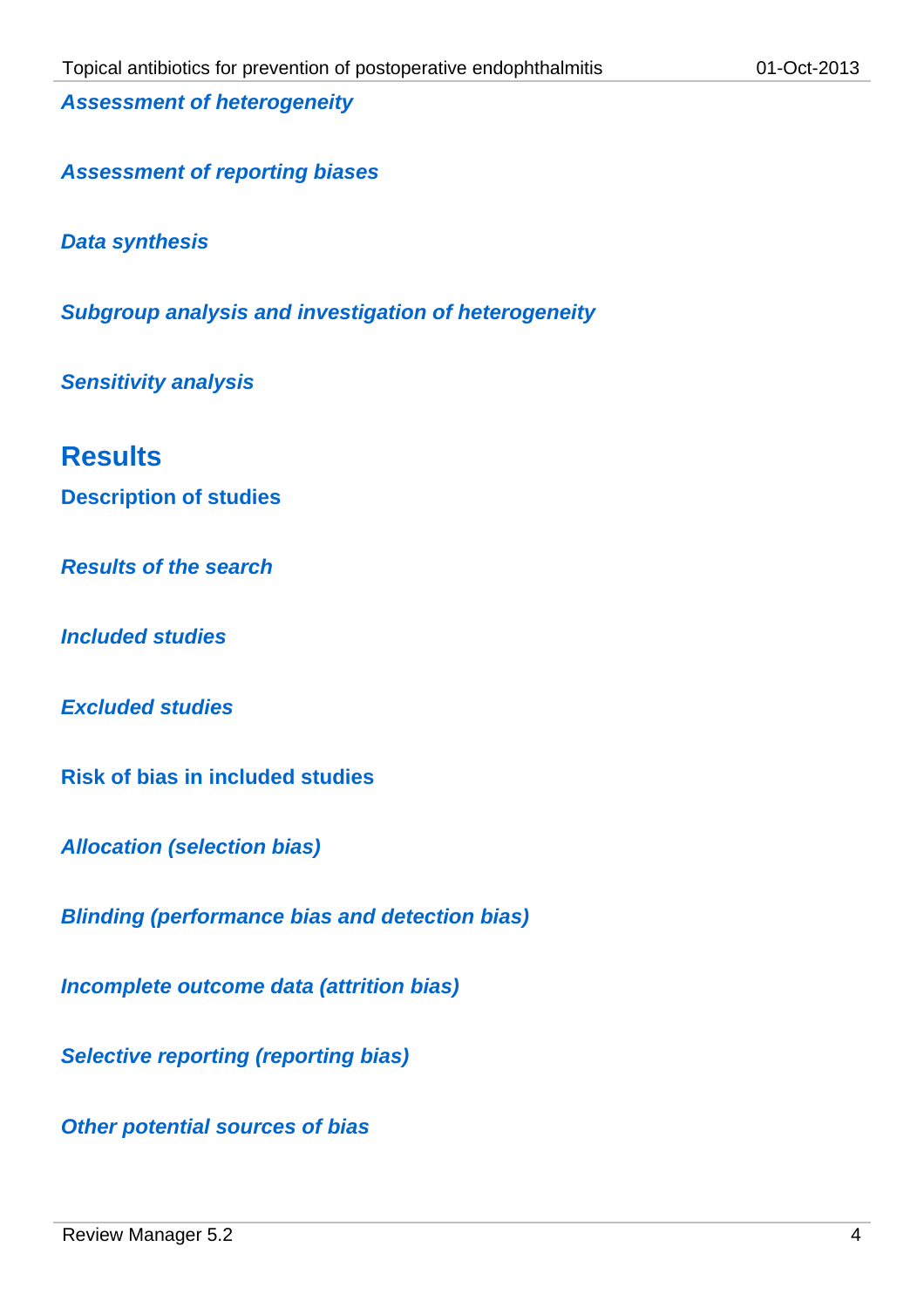# **Discussion**

**Summary of main results**

**Overall completeness and applicability of evidence**

**Quality of the evidence**

**Potential biases in the review process**

**Agreements and disagreements with other studies or reviews**

# **Authors' conclusions**

**Implications for practice**

# **Implications for research**

For He 2009 har jeg brugt T0 og T1, thioglycolat broth For Ta 2002 har jeg brugt T0 og T2, thioglycolat broth For Moss 2009 har jeg brugt C0 og T1, septichek broth Inoue 2008 har jeg aflæst fra Figur 1, before LVFX og after LVFX Coskun 2011, jeg har aflæst fra table 2 and table 3

Vasavada 2008: ekskluderes da de ikke rapporterer antallet af positive prøver men antallet af colony forming units, hvilket ikke kan sammenlignes med de øvrige studier

Halachimi-Eyal: ekskluderes da de ikke rapporterer antallet af positive prøver efter topikal antibiotika alene, men kun efter antibiotika + povidon-iodid

# **Acknowledgements**

# **Contributions of authors**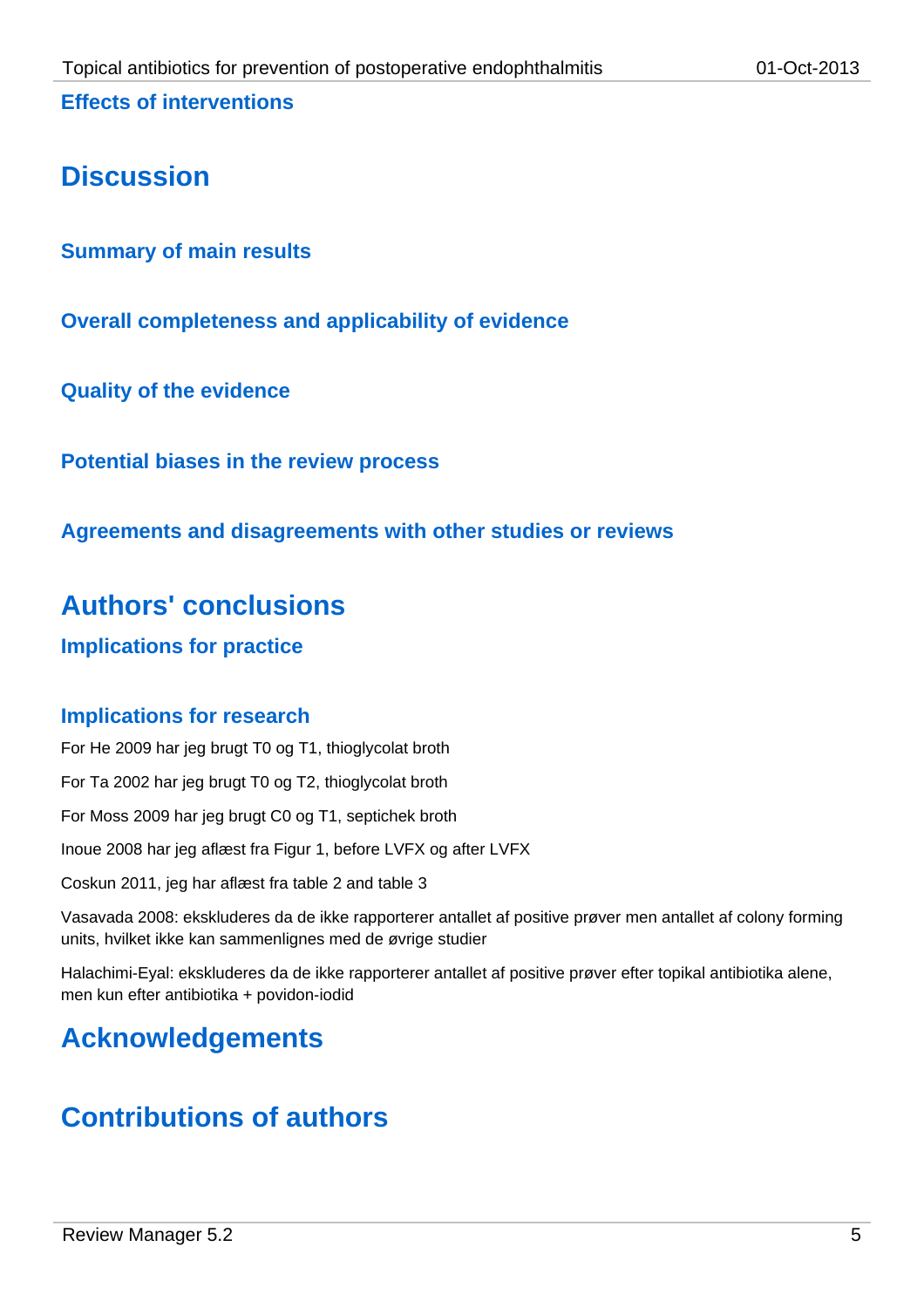# **Declarations of interest**

# **Differences between protocol and review**

# **Published notes**

# **Characteristics of studies**

# **Characteristics of included studies**

#### *Coskun 2007*

| <b>Methods</b>       | <b>RCT</b><br>Compares number of positive conjunctical samples in patients randomized to<br>povidone-iodine, ciprofloxacin or ofloxacin<br>Country and clinic: Department of Ophthalmology, Anamur Medical Hospital,<br>Turkey                                                                                                                                                               |
|----------------------|----------------------------------------------------------------------------------------------------------------------------------------------------------------------------------------------------------------------------------------------------------------------------------------------------------------------------------------------------------------------------------------------|
| <b>Participants</b>  | Patients with age-related cataract undergoing phacoemulsification<br>Demographics of Group 1: Age (mean (SD)) 58.2 yrs (5.3), 47.2% women<br>Demographics of Group 2: Age (mean (SD)) 60.5 yrs (4.4), 50.0% women<br>Demographics of Group 3: Age (mean (SD)) 59.6 yrs (6.2), 49.1% women                                                                                                    |
| <b>Interventions</b> | Group 1: 5% povidone-iodine conjunctival application on day of surgery<br>Group 2: 1 drop 0.3% ciprofloxacin 1 day before + 4 drops every 15 minutes on<br>surgical day<br>Group 3: 1 drop 0.3% of loxacin 1 day before + 4 drops every 15 minutes on<br>surgical day.<br>Sample time points: T0: the day before surgery prior to antibiotic treatment. T1:<br>15 min after last application |
| <b>Outcomes</b>      | Number of positive samples:<br>Group 1: T0: 53/53, T1: 12/53<br>Group 2: T0: 54/54, T1: 4/54<br>Group 3: T0: 56/57, T1: 19/57                                                                                                                                                                                                                                                                |
| <b>Notes</b>         | No conflict of interests reported<br>In the metaanalysis the effect of topical antibiotic versus povidone-iodine was<br>evaluated as Group 1 versus Group 2 + Group 3                                                                                                                                                                                                                        |

| <b>Bias</b>                                    | <b>Authors'</b><br>judgement | <b>Support for judgement</b>                                                                                                   |
|------------------------------------------------|------------------------------|--------------------------------------------------------------------------------------------------------------------------------|
| Random sequence generation<br>(selection bias) |                              | Unclear risk This prospective, randomized, comparative study" No<br>further information about randomization procedure provided |
| Allocation concealment<br>(selection bias)     | Unclear risk                 | Not reported                                                                                                                   |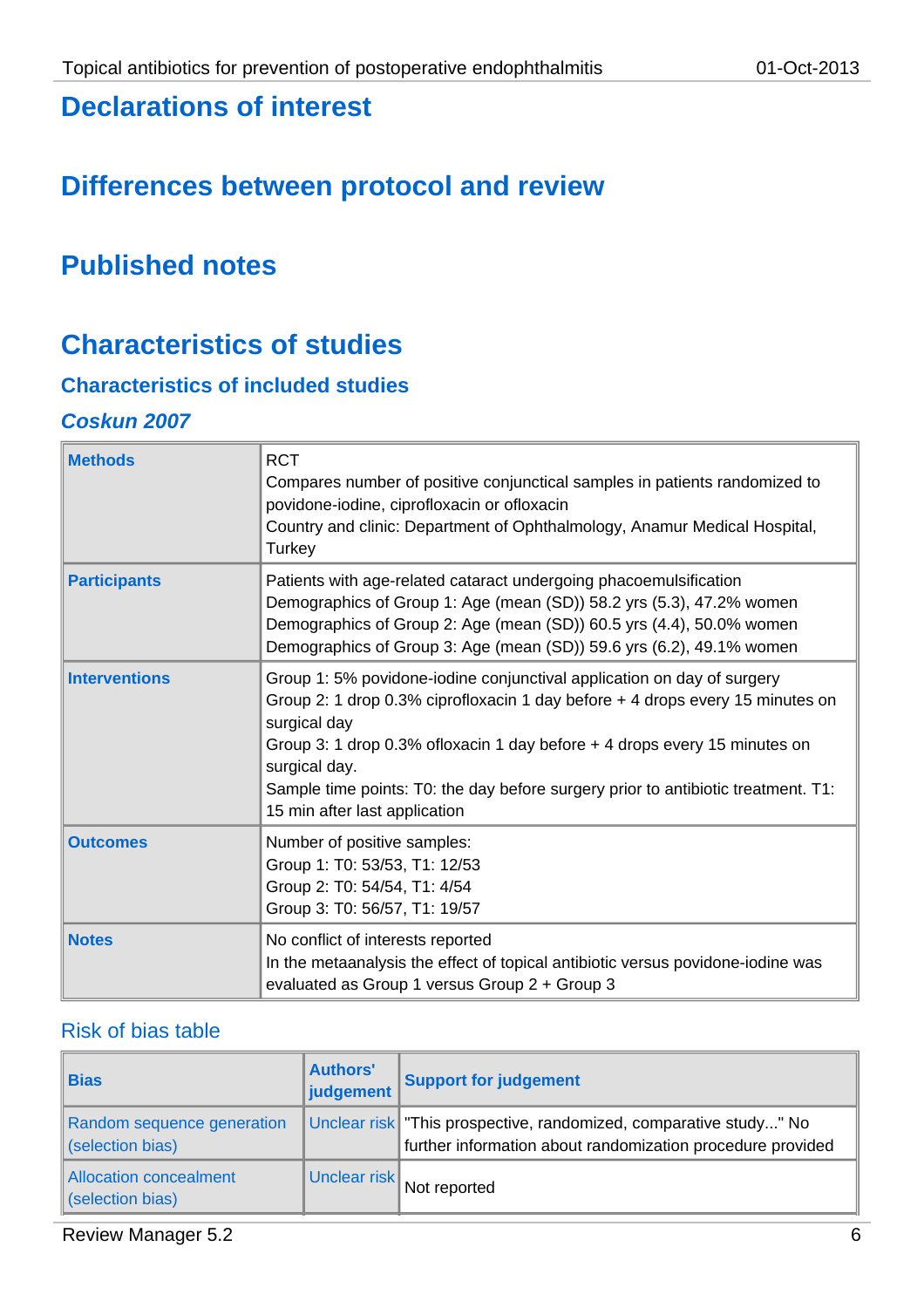# Topical antibiotics for prevention of postoperative endophthalmitis 01-Oct-2013

| Blinding of participants and<br>personnel (performance bias) | Unclear risk | Not reported                                                                                                                                                                                                              |
|--------------------------------------------------------------|--------------|---------------------------------------------------------------------------------------------------------------------------------------------------------------------------------------------------------------------------|
| <b>Blinding of outcome</b><br>assessment (detection bias)    | Low risk     | "The microbiologist did not know whether a given specimen<br>was taken before or after the topical application and whether<br>it was obtained from the eye that received povidone-iodine,<br>ciprofloxacin, or ofloxacin" |
| Incomplete outcome data<br>(attrition bias)                  | Low risk     | Number of drop-outs or patients/samples lost to follow-up not<br>reported but not likely to be high since the dosing started the<br>day before surgery and the post-treatment samples were<br>taken at the day of surgery |
| Selective reporting (reporting<br>bias)                      | Low risk     | Important outcome reported                                                                                                                                                                                                |
| Other bias                                                   | Low risk     | Not likely in this study                                                                                                                                                                                                  |

# *ESCRS Study 2007*

| <b>Methods</b>       | <b>RCT</b><br>Compares the rate of endophthalmitis in patients randomized to perioperative<br>topical levofloxacin versus placebo<br>Country and clinics: multicenter RCT across Europe (Austria, Belgium, Germany,<br>Italy, Poland, Portugal, Spain, Turkey and UK)                                                                                                   |
|----------------------|-------------------------------------------------------------------------------------------------------------------------------------------------------------------------------------------------------------------------------------------------------------------------------------------------------------------------------------------------------------------------|
| <b>Participants</b>  | Patients undergoing cataract surgery<br>Demographis of study population: 58% women, median age of women 75 yrs,<br>median age of men 73 yrs                                                                                                                                                                                                                             |
| <b>Interventions</b> | Group 1: perioperative levofloxacin 0.5% (1 drop $60 + 30$ min prior to surgery and<br>3 drops in 5 min intervals immediately after surgery)<br>Group 2: placebo eye drops in same dosing regime as topical levofloxacin<br>All patients received preoperative povidone-iodine conjunctival wash and<br>postoperative levofloxacin eyes drops 4 times daily for 6 days. |
| <b>Outcomes</b>      | Endophthalmitis rate (culture proven + non-proven) was 12/8101 in Group 1 and<br>17/8110 in Group 2                                                                                                                                                                                                                                                                     |
| <b>Notes</b>         | The study was funded by ESCRS and Santen GmbH who provided levofloxacin<br>and placebo eye drops as well as an unrestricted educational grant                                                                                                                                                                                                                           |

| <b>Bias</b>                                                  | <b>Authors'</b><br>judgement | <b>Support for judgement</b>                                                                                                                                                                |
|--------------------------------------------------------------|------------------------------|---------------------------------------------------------------------------------------------------------------------------------------------------------------------------------------------|
| Random sequence generation<br>(selection bias)               | Low risk                     | Patients randomization was performed by the database"                                                                                                                                       |
| <b>Allocation concealment</b><br>(selection bias)            | Low risk                     | Not likely                                                                                                                                                                                  |
| Blinding of participants and<br>personnel (performance bias) | Low risk                     | "Before surgery, each patient was allocated a drop bottle<br>containin levofloxacin 0.5% or its antibiotic-free vehicle<br>solution. A unique sequential subject ID identified each bottle" |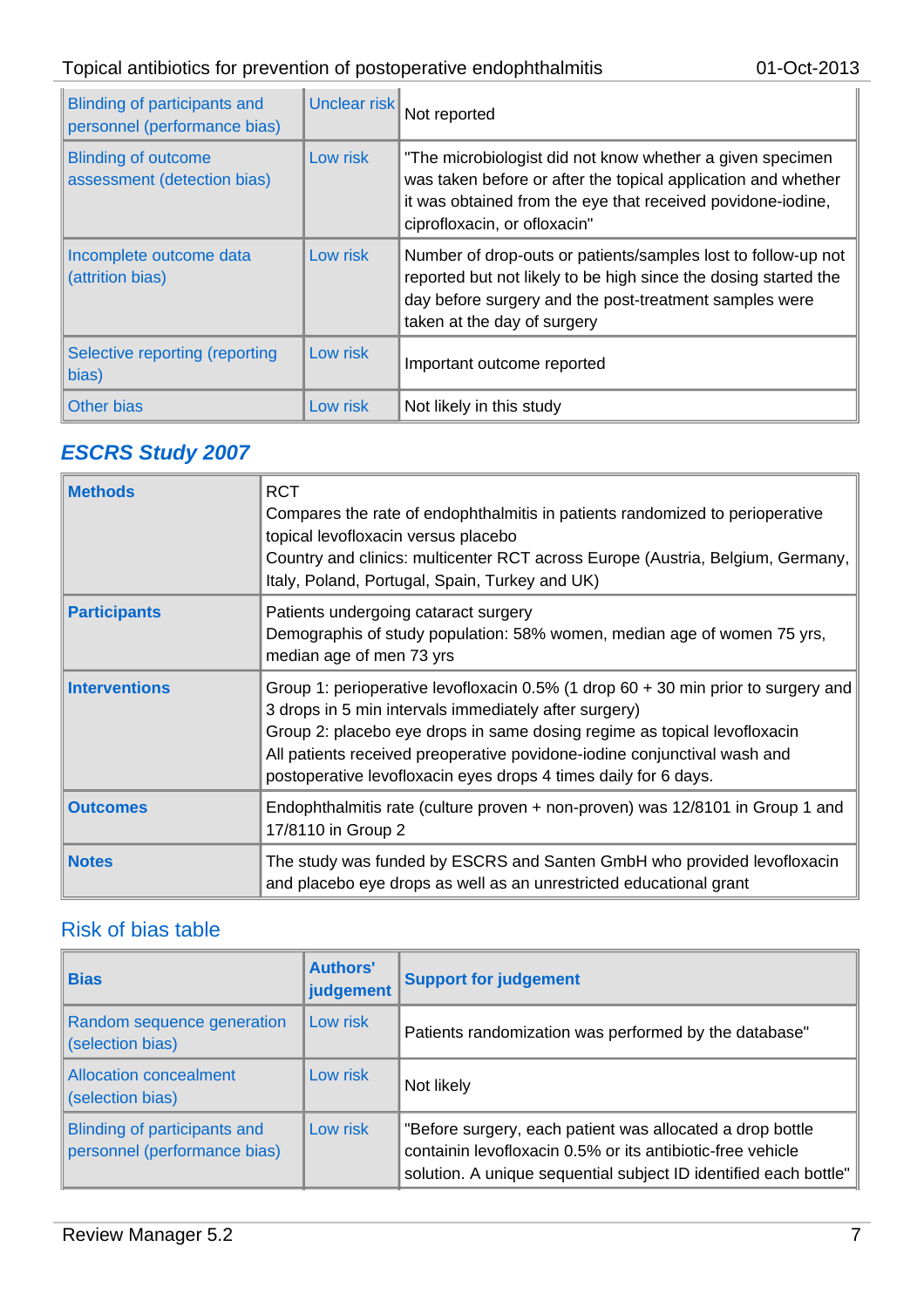# Topical antibiotics for prevention of postoperative endophthalmitis 01-Oct-2013

| <b>Blinding of outcome</b><br>assessment (detection bias) | Low risk | "The study chairman, coordinator, and all clinical partners<br>remained masked while the study continued"                                                                                                                                                                                          |
|-----------------------------------------------------------|----------|----------------------------------------------------------------------------------------------------------------------------------------------------------------------------------------------------------------------------------------------------------------------------------------------------|
| Incomplete outcome data<br>(attrition bias)               | Low risk | "There were 16603 patients recruited to the study, of which<br>2% were lost to follow-up A further 68 patients were omitted<br>because they did not have the planned surgery or withdrew<br>their consent"                                                                                         |
| Selective reporting (reporting<br>bias)                   | Low risk | Important outcomes reported                                                                                                                                                                                                                                                                        |
| Other bias                                                |          | Unclear risk All patients (both those randomized to preoperative<br>levofloxacin and those randomized to no preoperative<br>antibiotic) received postoperative levofloxacin 0.5% (Oftaquix)<br>4 times daily for 6 days starting the day of surgery<br>risk of bias primært fra JCRS 2006 artiklen |

#### *He 2009*

| <b>Methods</b>       | <b>RCT</b><br>Compares 1 day and 3 day application of topical 0.5% moxifloxacin on the<br>conjunctival flora<br>Country and clinic: Stanford Department of Ophthalmology, Stanford University,<br>California and Department of Ophthalmology, Ludwig-Maximilians-University,<br>Munich, Germany                                                                                                                            |
|----------------------|----------------------------------------------------------------------------------------------------------------------------------------------------------------------------------------------------------------------------------------------------------------------------------------------------------------------------------------------------------------------------------------------------------------------------|
| <b>Participants</b>  | Patients scheduled for ocular surgery<br>Demographics of study population: Age 71.2 yrs (range 24-93), 49.2% women                                                                                                                                                                                                                                                                                                         |
| <b>Interventions</b> | Group 1: topical 0.5% moxifloxacin four times daily for 1 day, n=63<br>Group 2: topical 0.5% moxifloxacin four times daily for 3 days, n=57<br>All patients received three additional drops of topical moxifloxacin 5 minutes<br>apart 1 hour before surgery<br>Sample time points: baseline (T0, before antibiotic treatment) and upon arrival for<br>surgery (T1, after antibiotic treatment but before povidone-iodine) |
| <b>Outcomes</b>      | Rate of positive thioglycolate cultures:<br>Group 1: T0: 50/63 positive samples T1: 22/63 positive samples<br>Group 2: T0: 47/57 positive samples, T1: 20/57 positive samples                                                                                                                                                                                                                                              |
| <b>Notes</b>         | Funding not reported. One of the authors disclosed interests in Alcon, Santen<br>and Allergan and one reported funding by Hannelore-Georg Zimmermann<br>Foundation                                                                                                                                                                                                                                                         |

| <b>Bias</b>                                       | <b>Authors'</b><br>judgement | <b>Support for judgement</b>                                                                                                                                                 |
|---------------------------------------------------|------------------------------|------------------------------------------------------------------------------------------------------------------------------------------------------------------------------|
| Random sequence generation<br>(selection bias)    | Low risk                     | "A total of 144 patients were randomized into two groups<br>using random numbers generated by Microsoft Excel<br>Software"                                                   |
| <b>Allocation concealment</b><br>(selection bias) | Low risk                     | "All patients scheduled for ocular surgery at the Stanford<br>Department of Ophthalmology between February 2004 and<br>February 2005 were asked to participate in the study" |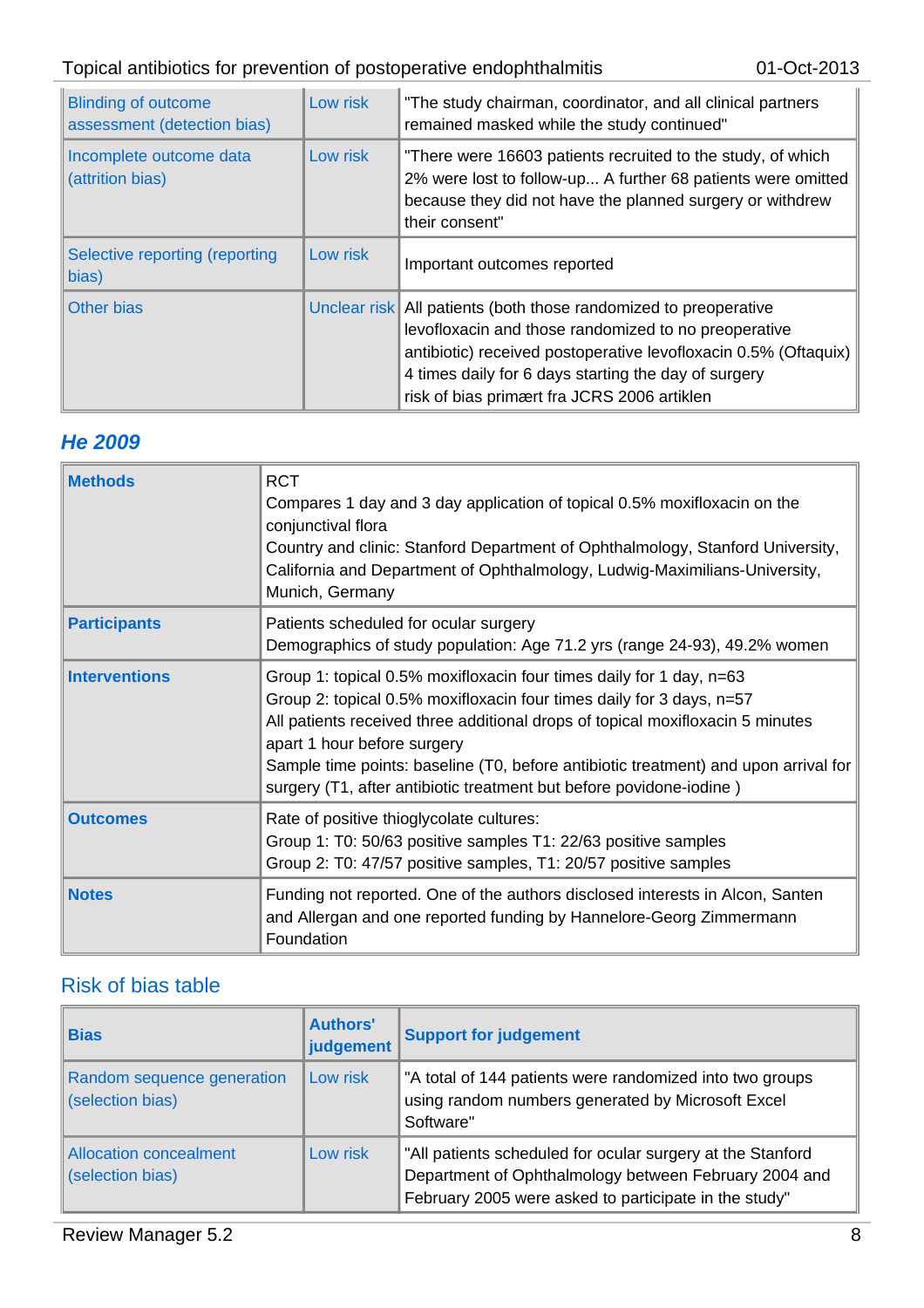| Blinding of participants and<br>personnel (performance bias) |          | Unclear risk The researcher obtaining the cultures was blinded to the<br>randomization of the patient". Patients could not be blinded as<br>they had to use the eye drops and no placebo was used                  |
|--------------------------------------------------------------|----------|--------------------------------------------------------------------------------------------------------------------------------------------------------------------------------------------------------------------|
| <b>Blinding of outcome</b><br>assessment (detection bias)    |          | Unclear risk The microbiologist who interpreted the culture results was<br>not able to be blinded regarding the patient's group". Not<br>reported if the person performing the statistical analyses was<br>blinded |
| Incomplete outcome data<br>(attrition bias)                  | Low risk | Large proportion of drop-outs (8.5%) but all patients were<br>accounted for. Reasonable reasons for drop-outs/missing data                                                                                         |
| Selective reporting (reporting<br>bias)                      | Low risk | Important outcomes reported                                                                                                                                                                                        |
| Other bias                                                   | Low risk | Not likely in this study                                                                                                                                                                                           |

#### *Inoue 2008*

| <b>Methods</b>       | RCT, multicenter study<br>Comparing the different dosing regimes of topical levofloxacin 0.5%<br>Country and clinic: 12 clinics in Japan                                                                                                                                                                                                                                                                                                                                                                                                                                                                        |
|----------------------|-----------------------------------------------------------------------------------------------------------------------------------------------------------------------------------------------------------------------------------------------------------------------------------------------------------------------------------------------------------------------------------------------------------------------------------------------------------------------------------------------------------------------------------------------------------------------------------------------------------------|
| <b>Participants</b>  | Patients aged 60 years or older scheduled for cataract surgery<br>Demographics of 1 hour group: Age (mean (SD)) 74.0 (7.33) yrs, 56.6% male<br>Demographics of 1 day group: Age (mean (SD)) 72.5 (6.62) yrs, 44.9% male<br>Demographics of 3 day group: Age (mean (SD)) 74.0 (6.03) yrs, 38.0% male                                                                                                                                                                                                                                                                                                             |
| <b>Interventions</b> | Group 1: single application of levofloxacin 0.5% 1 hour before surgery<br>Group 2: single application of levofloxacin 0.5% 1 hour before surgery + three<br>applications of levofloxacin 0.5% the day before surgery<br>Group 3: single application of levofloxacin 0.5% 1 hour before surgery + three<br>application of levofloxacin 0.5% every day for three days before surgery<br>Sample time points: T0: before levofloxacin (ranging from 7 days before<br>treatment to immediately before the initial administration). T1: after the final<br>adminstration of levofloxacin but before skin disinfection |
| <b>Outcomes</b>      | Rate of positive cultures:<br>Group 1: T0: 76/76, T1: 45/76<br>Group 2: T0: 89/89, T1: 44/89<br>Group 3: T0: 79/79, T1: 31/79                                                                                                                                                                                                                                                                                                                                                                                                                                                                                   |
| <b>Notes</b>         | Funding: Waksman Foundation of Japan. Conflicts of interests not reported                                                                                                                                                                                                                                                                                                                                                                                                                                                                                                                                       |

| <b>Bias</b>                                    | <b>Authors'</b><br>judgement | <b>Support for judgement</b>                                                                                           |
|------------------------------------------------|------------------------------|------------------------------------------------------------------------------------------------------------------------|
| Random sequence generation<br>(selection bias) | Low risk                     | "Patients were randomly allocated to the following six groups<br>using a central registration method via the Internet" |
| Allocation concealment<br>(selection bias)     | Unclear risk                 | Not reported                                                                                                           |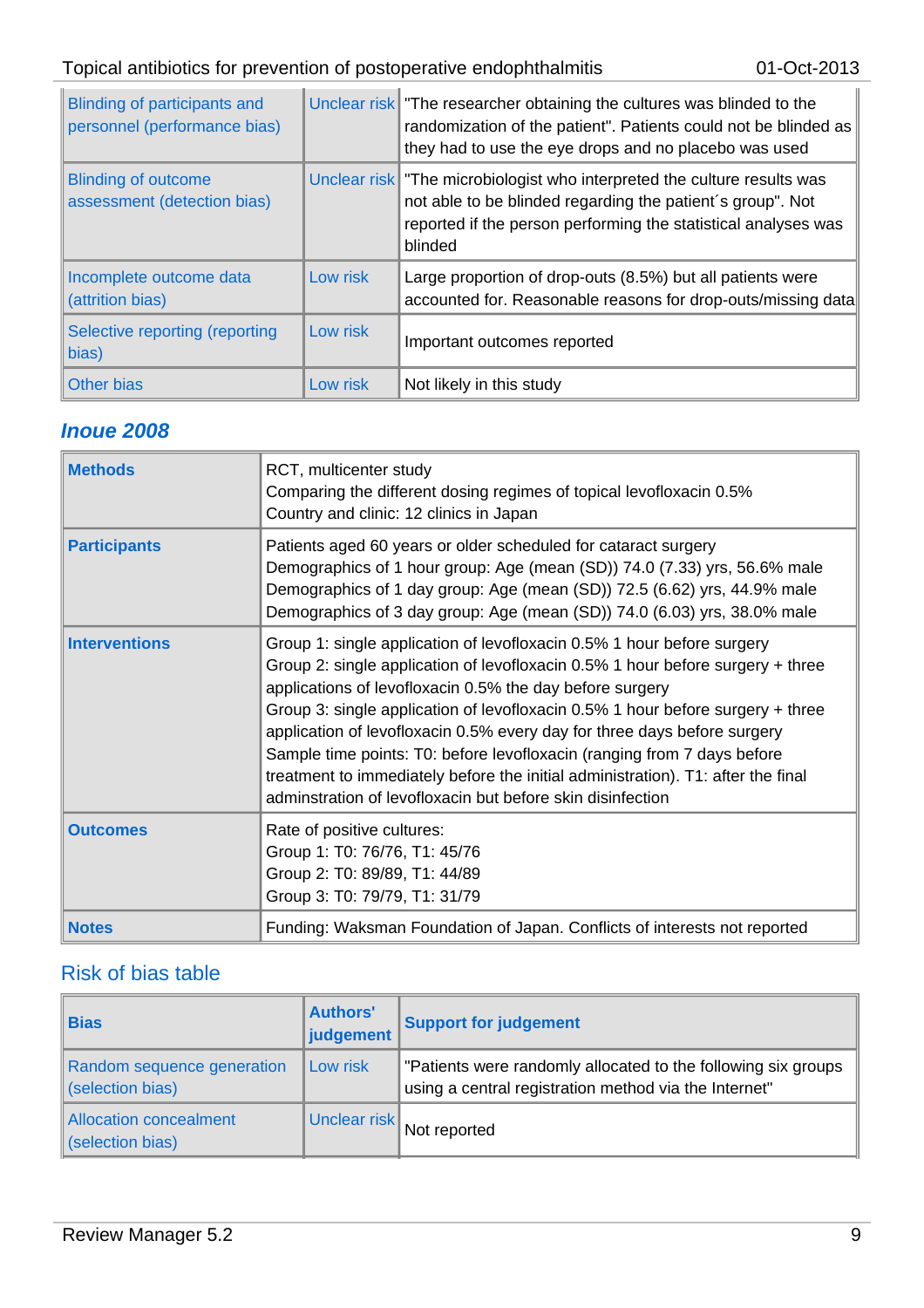| Blinding of participants and<br>personnel (performance bias) |              | Unclear risk Not possible to blind patients as to whether they used topical<br>antibiotic for 1 hour, 1 day or 3 days since no placebo was<br>used. Not reported if personnel was blinded       |
|--------------------------------------------------------------|--------------|-------------------------------------------------------------------------------------------------------------------------------------------------------------------------------------------------|
| <b>Blinding of outcome</b><br>assessment (detection bias)    | Unclear risk | Not reported                                                                                                                                                                                    |
| Incomplete outcome data<br>(attrition bias)                  |              | Unclear risk   "There were 51 patient discontinuations (14%)". Reason for<br>discontinuation given in for all cases. Not reported if<br>discontinued patients were similar to reported patients |
| Selective reporting (reporting<br>bias)                      | Low risk     | Important outcomes reported                                                                                                                                                                     |
| <b>Other bias</b>                                            | Low risk     | Not likely in this study                                                                                                                                                                        |

# *Kaspar 2008*

| <b>Methods</b>       | <b>RCT</b><br>Compares culture positive conjunctival samples in patients randomized to<br>levofloxacin or no topical antibiotic<br>Country and clinic: Department of Ophthalmology,<br>Ludwig-Maximilians-University, Munich, Germany                                                                                                                                                                  |
|----------------------|--------------------------------------------------------------------------------------------------------------------------------------------------------------------------------------------------------------------------------------------------------------------------------------------------------------------------------------------------------------------------------------------------------|
| <b>Participants</b>  | Patients undergoing intraocular surgery (cataract surgery (n=101), pars plana<br>vitrectomy (n=16), glaucoma surgery (n=6), keratoplasty (n=6), other (n=3))<br>Demographics of study population: Age (mean) 67.8 yrs, 65.9% women                                                                                                                                                                     |
| <b>Interventions</b> | Group 1: topical 0.5% levofloxacin 4 times the day before surgery and 3 times in<br>5 minute intervals beginning 1 hour prior to surgery<br>Group 2: no topical antibiotic<br>All patients received povidone-iodine wash<br>Sample time points: T0: baseline, 2-7 days before surgery, before topical<br>antibiotic. T1: morning of surgery, before the application of 0.5% levofloxacin in<br>Group 1 |
| <b>Outcomes</b>      | Number of positive cultures (thioglycolate broth):<br>Group 1: T0: 55/67, T1: 50/67<br>Group 2: T0: 55/65, T1: 57/65                                                                                                                                                                                                                                                                                   |
| <b>Notes</b>         | The study received financial support from Santen GmbH and the<br>Hannelore-Georg Zimmerman Foundation. No conflict of interests reported.                                                                                                                                                                                                                                                              |

| <b>Bias</b>                                       | <b>Authors'</b><br>judgement | <b>Support for judgement</b>                                                                                                                                                              |
|---------------------------------------------------|------------------------------|-------------------------------------------------------------------------------------------------------------------------------------------------------------------------------------------|
| Random sequence generation<br>(selection bias)    | Low risk                     | "Assignments were generated randomly with the Excel<br>software program"                                                                                                                  |
| <b>Allocation concealment</b><br>(selection bias) | Low risk                     | "A baseline conjunctival swab was performed 2-7 days before<br>surgery, and the patient was given a sealed envelope<br>containing a random assignment to the specific treatment<br>group" |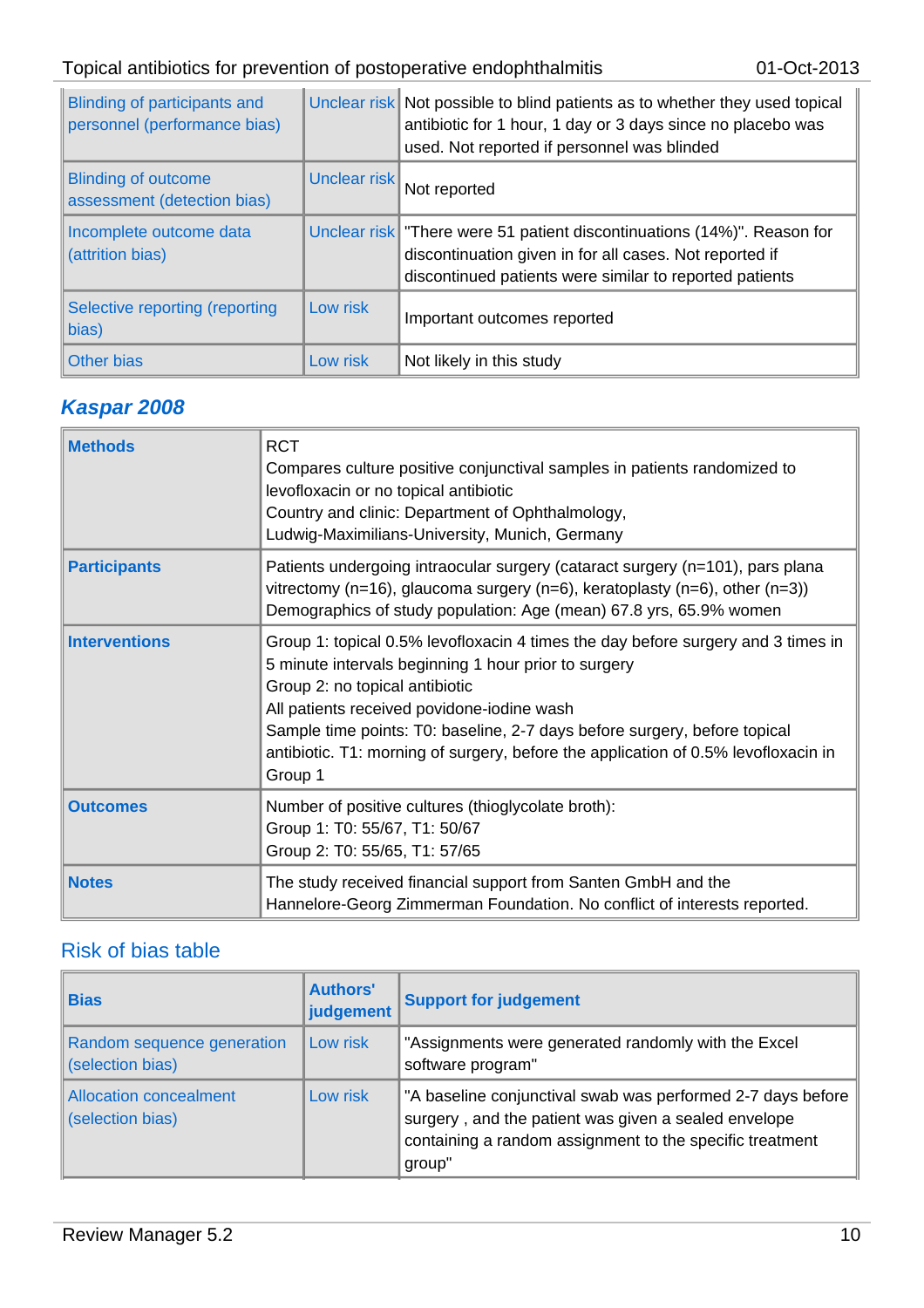| Blinding of participants and<br>personnel (performance bias) | <b>High risk</b> | "Patients learned about their group assignment by their<br>treating ophthalmologist, who opened the envelope and<br>explained the specific preoperative prophylactic regimen"                                                                                                        |
|--------------------------------------------------------------|------------------|--------------------------------------------------------------------------------------------------------------------------------------------------------------------------------------------------------------------------------------------------------------------------------------|
| <b>Blinding of outcome</b><br>assessment (detection bias)    | Low risk         | "The individuals who obtained the conjucntival cultures at T0<br>and T1 as well as the surgeon who obtained the culture<br>samples at T2 and T3 were masked as to whether the patient<br>was in Group 1 or 2. The microbiologist was masked as to<br>the patient's group assignment" |
| Incomplete outcome data<br>(attrition bias)                  | Low risk         | "8 patients were excluded from evaluation because they<br>withdrew from the study $(n=4)$ or because they missed<br>surgery or missed culture swabs (n=4). Comparison of<br>drop-outs between the two groups revealed no statistical<br>difference"                                  |
| Selective reporting (reporting<br>bias)                      | Low risk         | Important outcome was reported                                                                                                                                                                                                                                                       |
| <b>Other bias</b>                                            | Low risk         | Not likely to have occured in this study                                                                                                                                                                                                                                             |

# *Moss 2009*

| <b>Methods</b>       | <b>RCT</b><br>Compares conjunctival flora in eyes randomized to three day pre-operative<br>gatifloxacin versus no pretreatment<br>Country and clinic: California Vitreoretinal Center, Stanford University, California                                                             |
|----------------------|------------------------------------------------------------------------------------------------------------------------------------------------------------------------------------------------------------------------------------------------------------------------------------|
| <b>Participants</b>  | Patients scheduled for intravitreal injections<br>Demographics of study population: Age (mean (SD)) 77.2 (12.8) yrs, 62.8%<br>females                                                                                                                                              |
| <b>Interventions</b> | Group 1: no antibiotic treatment, n=136<br>Group 2: topical gatifloxacin one drop four times daily for three days, n=137<br>Sample time: C0: contralateral eye on the day of injection. T1: injection site<br>before povidone-iodine application but after gatifloxacin in Group 2 |
| <b>Outcomes</b>      | Septicheck broth, number of positive samples:<br>Group 1: C0: 49% (~67/136), T1: 48% (~65/136)<br>Group 2: C0: 37% (~51/137), T1: 21% (~29/137)                                                                                                                                    |
| <b>Notes</b>         | Funding: Stanford Medical Scholars Grant and Allergan                                                                                                                                                                                                                              |

| <b>Bias</b>                                    | <b>Authors'</b><br>judgement | <b>Support for judgement</b>                                                                                                                                          |
|------------------------------------------------|------------------------------|-----------------------------------------------------------------------------------------------------------------------------------------------------------------------|
| Random sequence generation<br>(selection bias) |                              | Unclear risk   "Patients were randomly assigned to either the study group<br>or the control group". No further description of the<br>randomization procedure provided |
| Allocation concealment<br>(selection bias)     | Unclear risk                 | Not reported                                                                                                                                                          |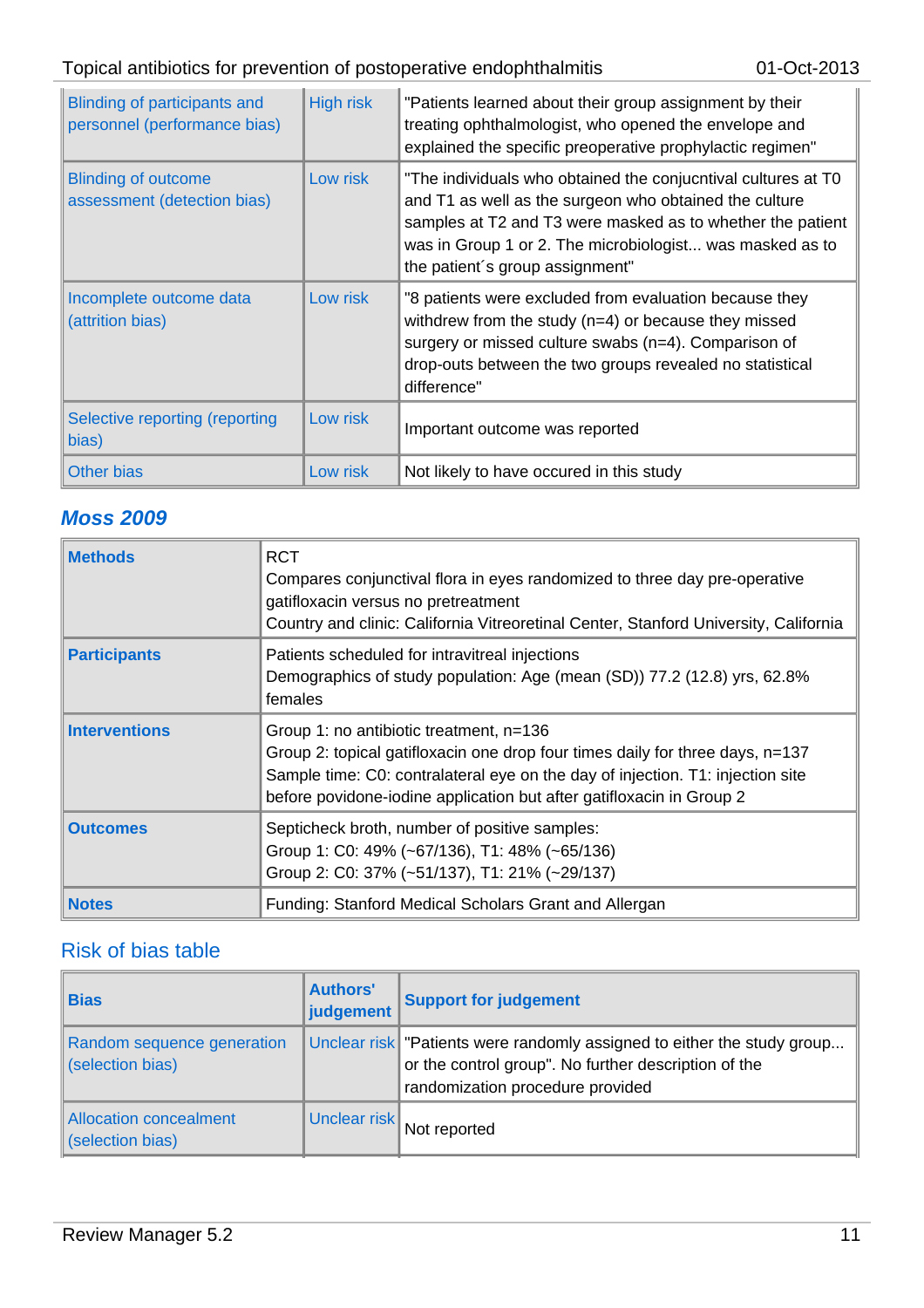# Topical antibiotics for prevention of postoperative endophthalmitis 01-Oct-2013

| Blinding of participants and<br>personnel (performance bias) |          | Unclear risk The individuals obtaining the cultures were masked".<br>Patients could not be masked to whether they used antibiotic<br>or not since it was not a blinded study                                                                                            |
|--------------------------------------------------------------|----------|-------------------------------------------------------------------------------------------------------------------------------------------------------------------------------------------------------------------------------------------------------------------------|
| <b>Blinding of outcome</b><br>assessment (detection bias)    | Low risk | "The individuals analysing the the results were masked with<br>regard to group assignment"                                                                                                                                                                              |
| Incomplete outcome data<br>(attrition bias)                  | Low risk | No report of drop-outs or missing data                                                                                                                                                                                                                                  |
| Selective reporting (reporting<br>bias)                      | Low risk | Important outcomes reported                                                                                                                                                                                                                                             |
| Other bias                                                   |          | Unclear risk   "A toral of 273 injections were performed in 129 patients".<br>Study group: $n=137$ and control group: $n=136$ , in other<br>words: each patient contributed more than once, the 137/136<br>observations in the study/control group were not independent |

# *Råen 2013*

| <b>Methods</b>       | Retrospective observational study<br>Compares the incidence of endophthalmitis in a time period where topical<br>chloramphenicol drops was used versus a time-period where it was not used. |
|----------------------|---------------------------------------------------------------------------------------------------------------------------------------------------------------------------------------------|
| <b>Participants</b>  | Patients who had surgery for age-related cataract<br>Demographics of study population not provided                                                                                          |
| <b>Interventions</b> | Group 1: received topical chloramphenicol<br>Group 2: no topical antibiotic was used                                                                                                        |
| <b>Outcomes</b>      | Endophthalmitis rate was 5/7123 in Group 1 and 4/8131                                                                                                                                       |
| <b>Notes</b>         | Funding or conflict of interests not reported                                                                                                                                               |

| <b>Bias</b>                                                         | <b>Authors'</b><br>judgement | <b>Support for judgement</b>                                                                                                                                        |
|---------------------------------------------------------------------|------------------------------|---------------------------------------------------------------------------------------------------------------------------------------------------------------------|
| Random sequence generation<br>(selection bias)                      | <b>High risk</b>             | "Until January 2007, all patients  were given<br>chloramphenicol 5 mg/ml From January 2007, the standard<br>postoperative medication changed to only dexamethasone" |
| <b>Allocation concealment</b><br>(selection bias)                   | <b>High risk</b>             | Surgeons knew the date when the antibiotic regime changed                                                                                                           |
| <b>Blinding of participants and</b><br>personnel (performance bias) | <b>High risk</b>             | Neither patients nor personnel was blinded                                                                                                                          |
| <b>Blinding of outcome</b><br>assessment (detection bias)           | Low risk                     | Not likely that endophthalmitis cases were not correctly<br>reported at either time period                                                                          |
| Incomplete outcome data<br>(attrition bias)                         | Low risk                     | Not likely that endophthalmitis cases were missed                                                                                                                   |
| Selective reporting (reporting<br>bias)                             | Low risk                     | Important outcome reported                                                                                                                                          |
| <b>Other bias</b>                                                   | Low risk                     | Not likely to have occured in this study                                                                                                                            |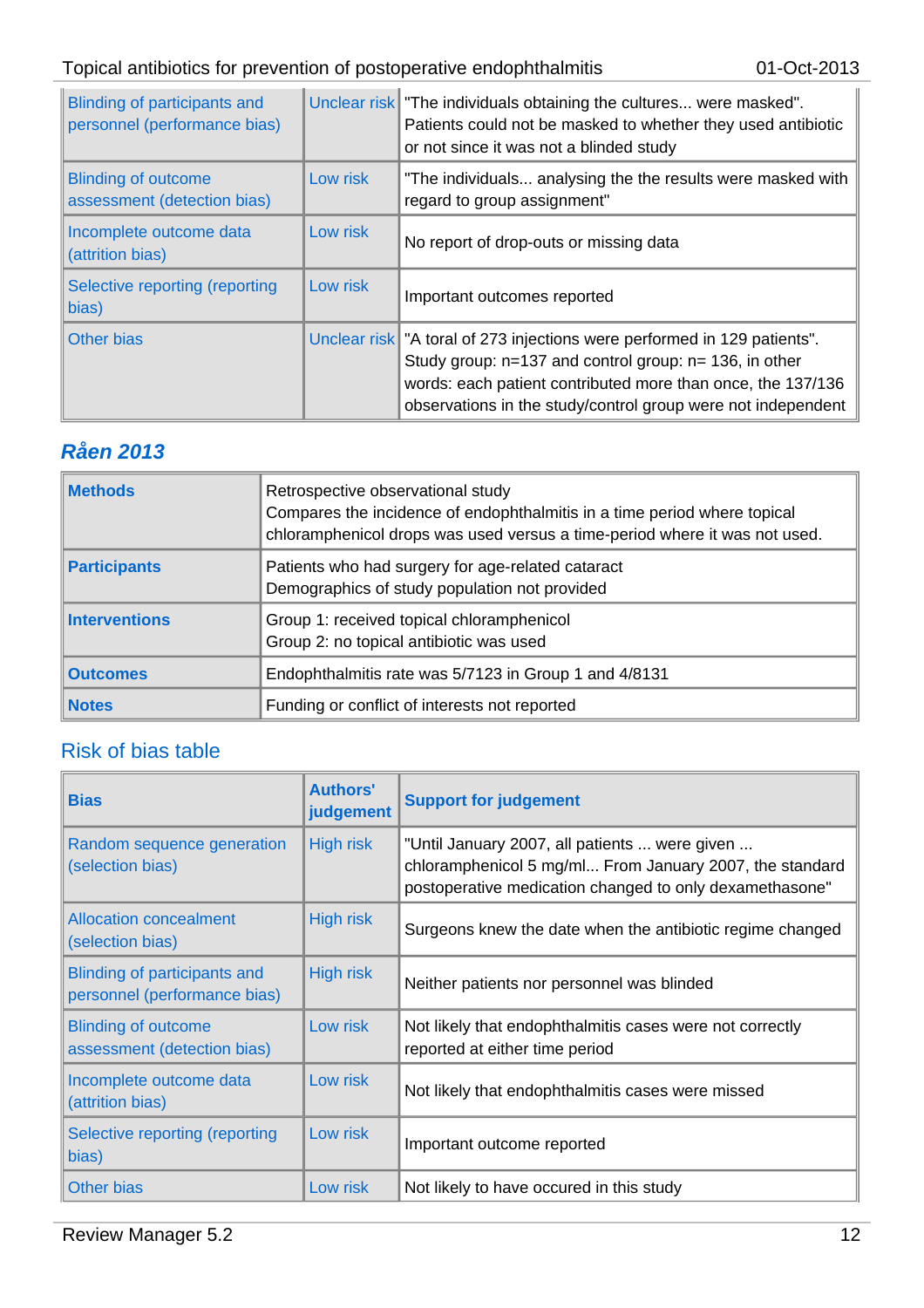# *Ta 2002*

| <b>Methods</b>       | <b>RCT</b><br>Compares the effect of 3 day versus 1 hour topical of loxacin on the conjunctival<br>flora<br>Country and clinic: Department of Ophthalmology, Stanford University, California<br>and Department of Ophthalmology, Ludwig-Maximilians-University, Munich,<br>Germany                                                                            |
|----------------------|---------------------------------------------------------------------------------------------------------------------------------------------------------------------------------------------------------------------------------------------------------------------------------------------------------------------------------------------------------------|
| <b>Participants</b>  | Patients undergoing cataract surgery<br>Demographics of study population not reported                                                                                                                                                                                                                                                                         |
| <b>Interventions</b> | Group 1: one drop of topical of loxacin 0.3% every 5 minutes three times<br>Group 2: one drop of topical of loxacin 0.3% every 5 minutes three times + four<br>times daily for 3 days<br>Sample time points: T0: five days before surgery and before antibiotic treatment.<br>T2: after 1 hour preoperative antibiotic application but before povidone-iodine |
| <b>Outcomes</b>      | Thioglycolate broth, number of positive samples:<br>Group 1: T0: 28/47, T2: 24/48<br>Group 2: T0: 28/41, T2: 11/44                                                                                                                                                                                                                                            |
| <b>Notes</b>         | Funding: Edward E. Hills Fund, Allergan, Hannelore-Georg Zimmerman<br>Foundation                                                                                                                                                                                                                                                                              |

# Risk of bias table

| <b>Bias</b>                                                         | <b>Authors'</b><br>judgement | <b>Support for judgement</b>                                                                                                                                                                                        |
|---------------------------------------------------------------------|------------------------------|---------------------------------------------------------------------------------------------------------------------------------------------------------------------------------------------------------------------|
| Random sequence generation<br>(selection bias)                      | Low risk                     | "The excel software program was used to generate random<br>numbers that were assigned to each patient"                                                                                                              |
| <b>Allocation concealment</b><br>(selection bias)                   | Unclear risk                 | Not reported                                                                                                                                                                                                        |
| <b>Blinding of participants and</b><br>personnel (performance bias) | <b>High risk</b>             | "The individual who obtained the conjunctival cultures at T0,<br>T1 and T2 were not masked". The patients could not be<br>masked to whether they used topical antibiotic or not since it<br>was not a blinded study |
| <b>Blinding of outcome</b><br>assessment (detection bias)           |                              | Unclear risk The microbiologist responsible for isolating and identifying<br>the bacteria was not masked". Not reported if the person<br>performing the statistical analyses was masked                             |
| Incomplete outcome data<br>(attrition bias)                         |                              | Unclear risk Uneven number of samples at different sample times. The<br>reason for not obtaining the missing samples not reported                                                                                   |
| Selective reporting (reporting<br>bias)                             | Low risk                     | Important outcomes reported                                                                                                                                                                                         |
| <b>Other bias</b>                                                   | Low risk                     | Not likely in this study                                                                                                                                                                                            |

#### *Footnotes*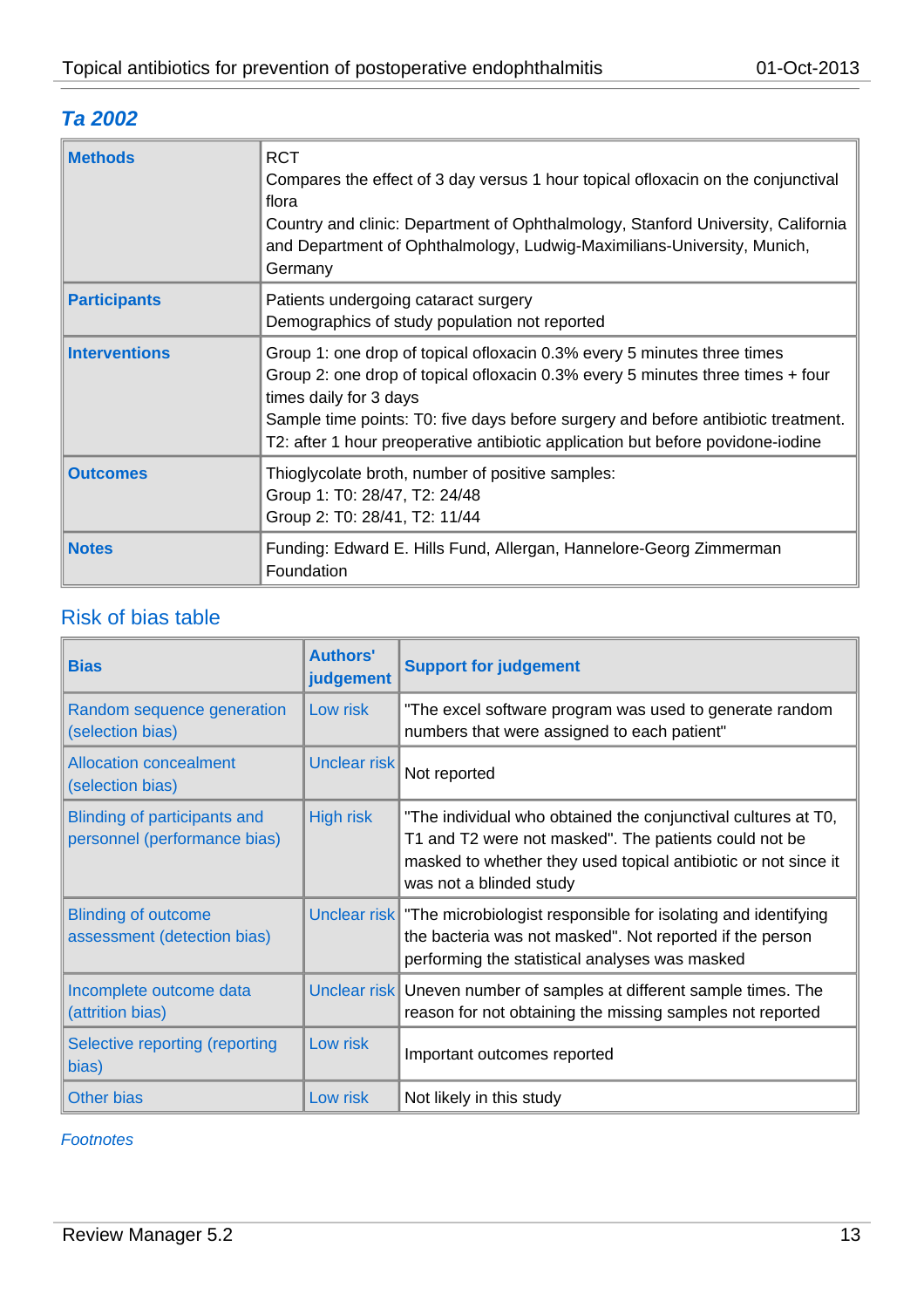## **Characteristics of excluded studies**

# *Alexandrou 2006*

| <b>Reason for exclusion</b> | RCT. Evaluates the effect on conjunctival flora of nasal mupirocin ointment        |
|-----------------------------|------------------------------------------------------------------------------------|
|                             | versus no nasal ointment prior to cataract surgery. Did not evaluate the effect of |
|                             | topical (eye) antibiotic                                                           |

#### *Aslan 2008*

| Reason for exclusion | Interventional, non-randomised study evaluating the effect of topical netilmicin on |
|----------------------|-------------------------------------------------------------------------------------|
|                      | the conjunctival flora                                                              |

#### *Bucci 2004*

| Reason for exclusion | RCT. Compares ageuous humor concentrations of topically applied levofloxacin<br>and ciprofloxacin. Does not evaluate the incidence of endophthalmitis or the |
|----------------------|--------------------------------------------------------------------------------------------------------------------------------------------------------------|
|                      | number of positive conjunctival samples                                                                                                                      |

#### *Camesasca 2007*

| Reason for exclusion | RCT. Compares chloramphenicol-betamethasone gel to                 |
|----------------------|--------------------------------------------------------------------|
|                      | tobramycin-dexamethasone drops. Does not evaluate the incidence of |
|                      | endophthalmitis or the number of positive conjunctival samples     |

#### *Colin 2003*

| Reason for exclusion | RCT. Compares aqueous humor concentration of levofloxacin and ciprofloxacin. |
|----------------------|------------------------------------------------------------------------------|
|                      | Does not evaluate the incidence of endophthalmitis or the number of positive |
|                      | conjunctival samples                                                         |

### *Deramo 2006*

| Reason for exclusion | Case report. Reporting antibiotic sensitivity pattern in eyes diagnosed with  |
|----------------------|-------------------------------------------------------------------------------|
|                      | endophthalmitis that had used topical gatifloxacin and moxifloxacin since     |
|                      | surgery. Does not compare the incidence of endophthalmitis in different group |
|                      | receiving topical versus no topical antibiotics                               |

#### *Donnenfeld 2011*

| Reason for exclusion | RCT. Compares aqueous humor concentration of besofloxacin, moxifloxacin and |
|----------------------|-----------------------------------------------------------------------------|
|                      | gatifloxacin after topical application. Does not report the incidence of    |
|                      | endophthalmitis or the number of positive conjunctival samples              |

#### *Friling 2013*

| <b>Reason for exclusion</b><br>Retrospective study. Evaluates the effect of single-dosing topical antibiotic |
|--------------------------------------------------------------------------------------------------------------|
|--------------------------------------------------------------------------------------------------------------|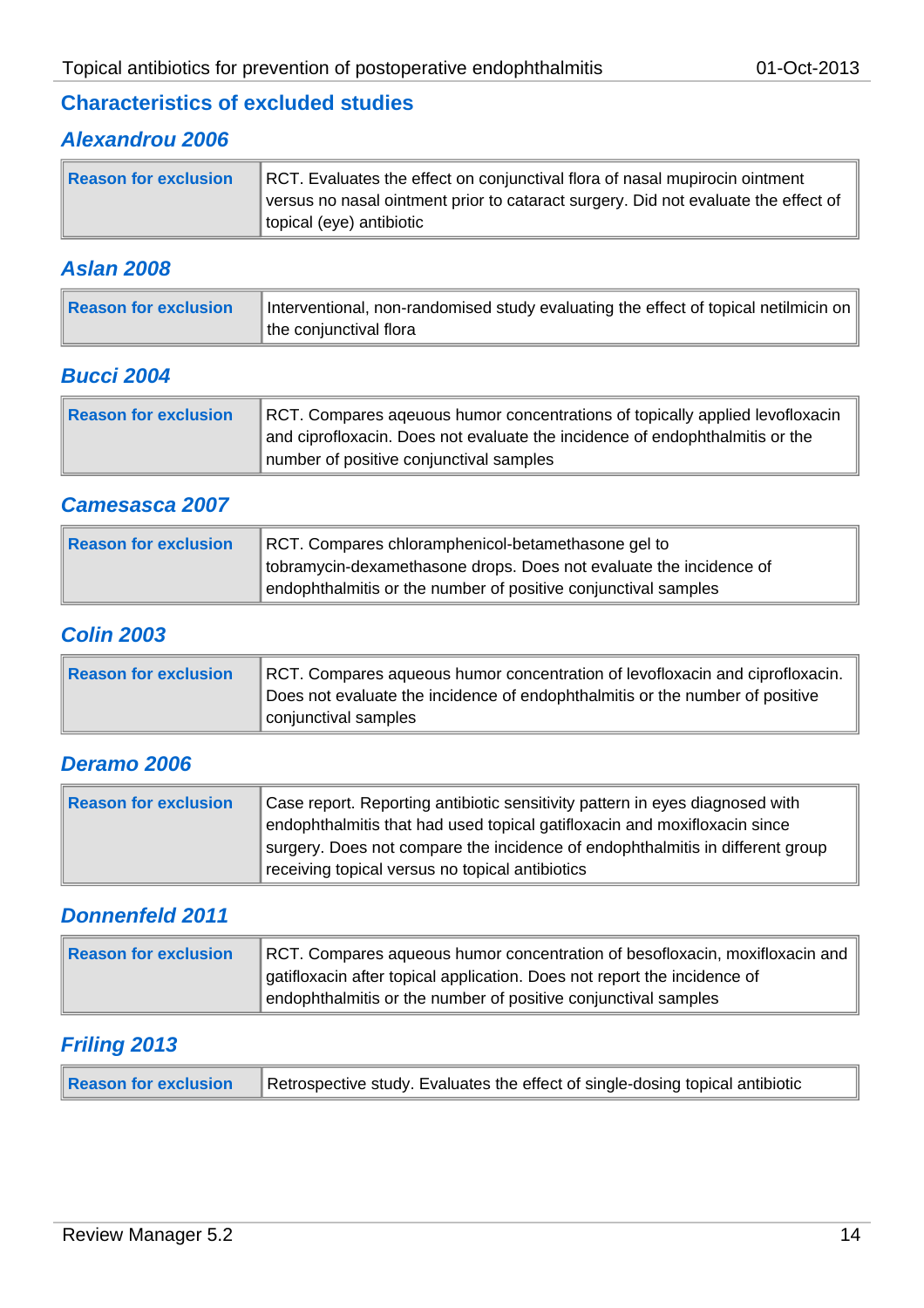## *Ghazi-Nouri 2003*

| Reason for exclusion | Prospective study comparing aqueous humor concentration of orally and topically<br>applied ciprofloxacin. Does not report the incidence of endophthalmitis or the |
|----------------------|-------------------------------------------------------------------------------------------------------------------------------------------------------------------|
|                      | number of positive conjunctival samples                                                                                                                           |

# *Güngör 2011*

| <b>Reason for exclusion</b> | RCT. Compares aqueous humor concentration of moxifloxacin and gatifloxacin.<br>Does not evaluate the incidence of endophthalmitis or the number of positive |
|-----------------------------|-------------------------------------------------------------------------------------------------------------------------------------------------------------|
|                             | conjunctival samples.                                                                                                                                       |

## *Halachimi-Eyal 2009*

| Reason for exclusion | RCT. Evaluates the effect of topical moxifloxacin 0.5% + povidone-iodine or           |
|----------------------|---------------------------------------------------------------------------------------|
|                      | saline + povidone-iodine on the conjunctival flora. No samples taken before           |
|                      | application of povidone-iodine, thus the effect of moxifloxacin alone is not reported |

# *Ishida 2011*

| Reason for exclusion | Interventional study evaluating the aqueous humor concentration after combined<br>topical and oral treatment with levofloxacin. Does not compare to a group not |
|----------------------|-----------------------------------------------------------------------------------------------------------------------------------------------------------------|
|                      | receiving topical antibiotic. Does not evaluate the incidence of endophthalmitis or<br>the effect on the conjunctival flora                                     |

# *Jensen 2005*

| Reason for exclusion | Retrospective study comparing endophthalmitis rate after topical ciprofloxacin or |
|----------------------|-----------------------------------------------------------------------------------|
|                      | topical of loxacin. Does not compare to a group not receiving topical antibiotic  |

## *Jensen 2008*

| Reason for exclusion | Retrospective study comparing endophthalmitis rate after third- and                                 |
|----------------------|-----------------------------------------------------------------------------------------------------|
|                      | fourth-generation fluoroquinolones. Does not compare to a group not receiving<br>topical antibiotic |

## *Kampougeris 2005*

| Reason for exclusion | Interventional study evaluating the penetration of oral moxifloxacin 400 mg twice |
|----------------------|-----------------------------------------------------------------------------------|
|                      | into the anterior chamber                                                         |

# *Kaspar 2004*

| Reason for exclusion | RCT. Compares the effect on contamination of surgical knives after +/- topical<br>ofloxacin 4 times daily for 3 days preoperatively. All patients received topical |
|----------------------|--------------------------------------------------------------------------------------------------------------------------------------------------------------------|
|                      | ofloxacin 1 hour before surgery. Does not compare to a group not receiving<br>topical antibiotic                                                                   |
|                      |                                                                                                                                                                    |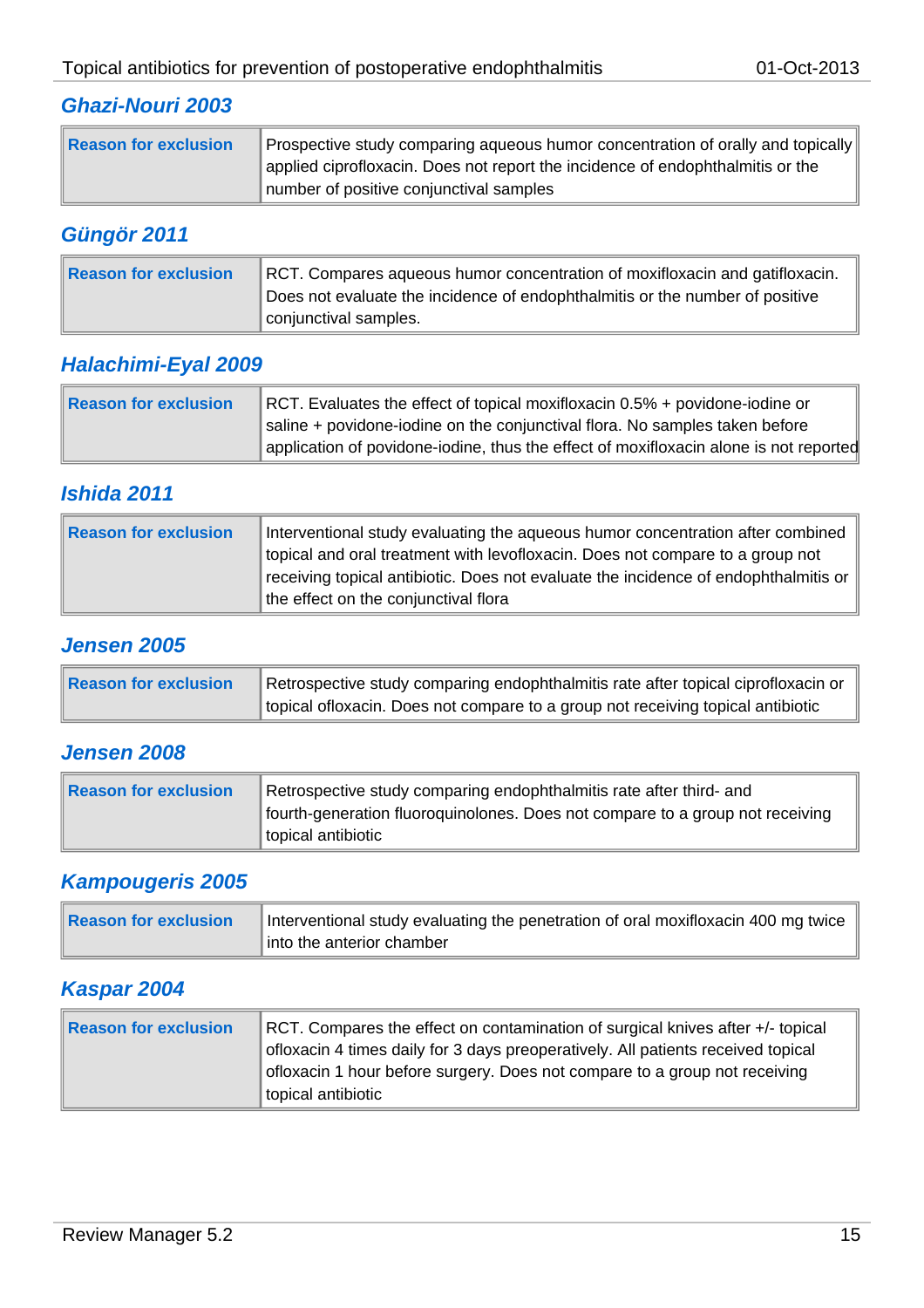# *Katz 2005*

| Reason for exclusion | RCT. Reports aqueous humor concentration of topically applied moxifloxacin<br>after different dosing regimes. Does not evaluate the incidence of |
|----------------------|--------------------------------------------------------------------------------------------------------------------------------------------------|
|                      | endophthalmitis or the number of positive conjunctival samples.                                                                                  |

# *Kobayakawa 2003*

| Reason for exclusion | RCT. Reports the concentration of levofloxacin in aqueous humor after oral and   |
|----------------------|----------------------------------------------------------------------------------|
|                      | topical dosing. Does not evaluate the incidence of endophthalmitis or the number |
|                      | of positive conjunctival samples.                                                |

# *Koch 2005*

| Reason for exclusion | RCT. Reports aqueous humor concentration of topically applied levofloxacin and<br>ofloxacin. Does not evaluate the incidence of endophthalmitis or the number of |
|----------------------|------------------------------------------------------------------------------------------------------------------------------------------------------------------|
|                      | positive conjunctival samples.                                                                                                                                   |

# *Kumar 2012*

| Reason for exclusion<br>RCT. Comparing aqueous humor contamination after SICS and phaco. All<br>patients received topical ofloxacin and povidone-iodine. Does not compare to a<br>group not receiving topical antibiotic |  |
|--------------------------------------------------------------------------------------------------------------------------------------------------------------------------------------------------------------------------|--|
|--------------------------------------------------------------------------------------------------------------------------------------------------------------------------------------------------------------------------|--|

# *Li 2004*

| <b>Reason for exclusion</b><br>Population-based study. Does not evaluate the effect of topical antibiotics |
|------------------------------------------------------------------------------------------------------------|
|------------------------------------------------------------------------------------------------------------|

# *Lloyd 2009*

| Reason for exclusion | Retrospective study. Does not compare endophthalmitis rates in patients |
|----------------------|-------------------------------------------------------------------------|
|                      | receiving topical or no topical antibiotics                             |

## *Malhotra 2012*

| Reason for exclusion | RCT. Compares safety of two topical antibiotic (besifloxacin 0.6% versus       |
|----------------------|--------------------------------------------------------------------------------|
|                      | moxifloxacin 0.5%). Does not evaluate rate of endophthalmitis or the effect on |
|                      | the conjunctival flora                                                         |

## *Mizuki 2005*

| Reason for exclusion | Interventional study comparing aqueous humor concentration of intravenous<br>flomoxef sodium and topical levofloxacin. Does not evaluate the effect on the |
|----------------------|------------------------------------------------------------------------------------------------------------------------------------------------------------|
|                      | conjunctival flora or the rate of endophthalmitis                                                                                                          |

# *Moshifar 2007*

| Reason for exclusion | Retrospective study comparing endophthalmitis rates after gatifloxacin and       |
|----------------------|----------------------------------------------------------------------------------|
|                      | moxifloxacin. Does not compare rates to a group not receiving topical antibiotic |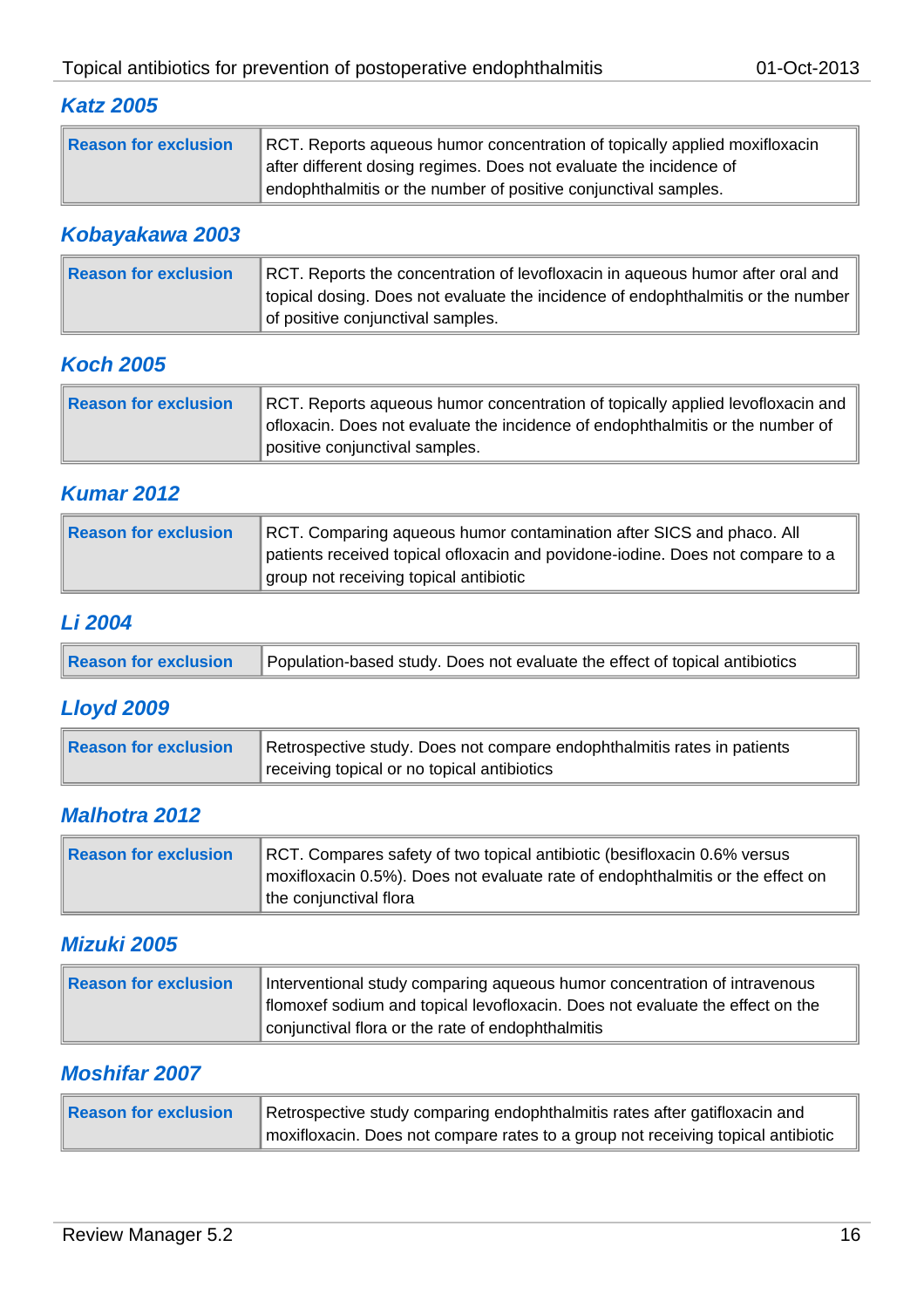## *Moss 2008*

| Reason for exclusion | Prospective, comparative case series evaluating the effect of one day versus one |
|----------------------|----------------------------------------------------------------------------------|
|                      | hour topical gatifloxacin on the conjunctival flora                              |

## *Ness 2011*

| Reason for exclusion | Retrospective study. All patients and cases received the same prophylactic regime |
|----------------------|-----------------------------------------------------------------------------------|
|----------------------|-----------------------------------------------------------------------------------|

#### *Norcross 2010*

| Reason for exclusion | Experimental animal study comparing anterior chamber infection after topical<br>fluoroquinolones or PBS |
|----------------------|---------------------------------------------------------------------------------------------------------|
|                      |                                                                                                         |

## *Ong-Tone 2008*

| Reason for exclusion | RCT. Compares aqueous humor concentration of gatifloxacin and moxifloxacin |
|----------------------|----------------------------------------------------------------------------|
|                      | eye drops. Does not evaluate the effect on the conjunctival flora          |

# *Pea 2005*

| Reason for exclusion | Interventional study evaluating anterior chamber concentration of oral |
|----------------------|------------------------------------------------------------------------|
|                      | levofloxacin. Does not evaluate the effect on the conjunctival flora   |

# *Solomon 2005*

| Reason for exclusion | Interventional study comparing aqueous humor concentration of topical<br>gatifloxacin, moxifloxacin and ciprofloxacin. Does not evaluate the effect on the |
|----------------------|------------------------------------------------------------------------------------------------------------------------------------------------------------|
|                      | conjunctival flora                                                                                                                                         |

## *Sundelin 2009*

| Reason for exclusion | Interventional study comparing different dosing regimes of topical levofloxacin on<br>ageuous humor concentration. Does not evaluate the effect on the conjunctival |
|----------------------|---------------------------------------------------------------------------------------------------------------------------------------------------------------------|
|                      | flora                                                                                                                                                               |

#### *Ta 2008*

| <b>Reason for exclusion</b> | Interventional, non-randomized study. Evaluates the effect of topical moxifloxacin |
|-----------------------------|------------------------------------------------------------------------------------|
|                             | on the conjunctival flora.                                                         |

# *Teshigawara 2007*

| Reason for exclusion | Interventional study. Compares aqueous humor concentraiton of topical |
|----------------------|-----------------------------------------------------------------------|
|                      | gatifloxacin. Does not evaluate the effect on the conjunctival flora  |

## *Vasavada 2008*

| Reason for exclusion | RCT evaluating the effect of 2 moxifloxacin regimens. Reports number of colony |
|----------------------|--------------------------------------------------------------------------------|
|                      | forming units but not the number of positive conjunctival samples              |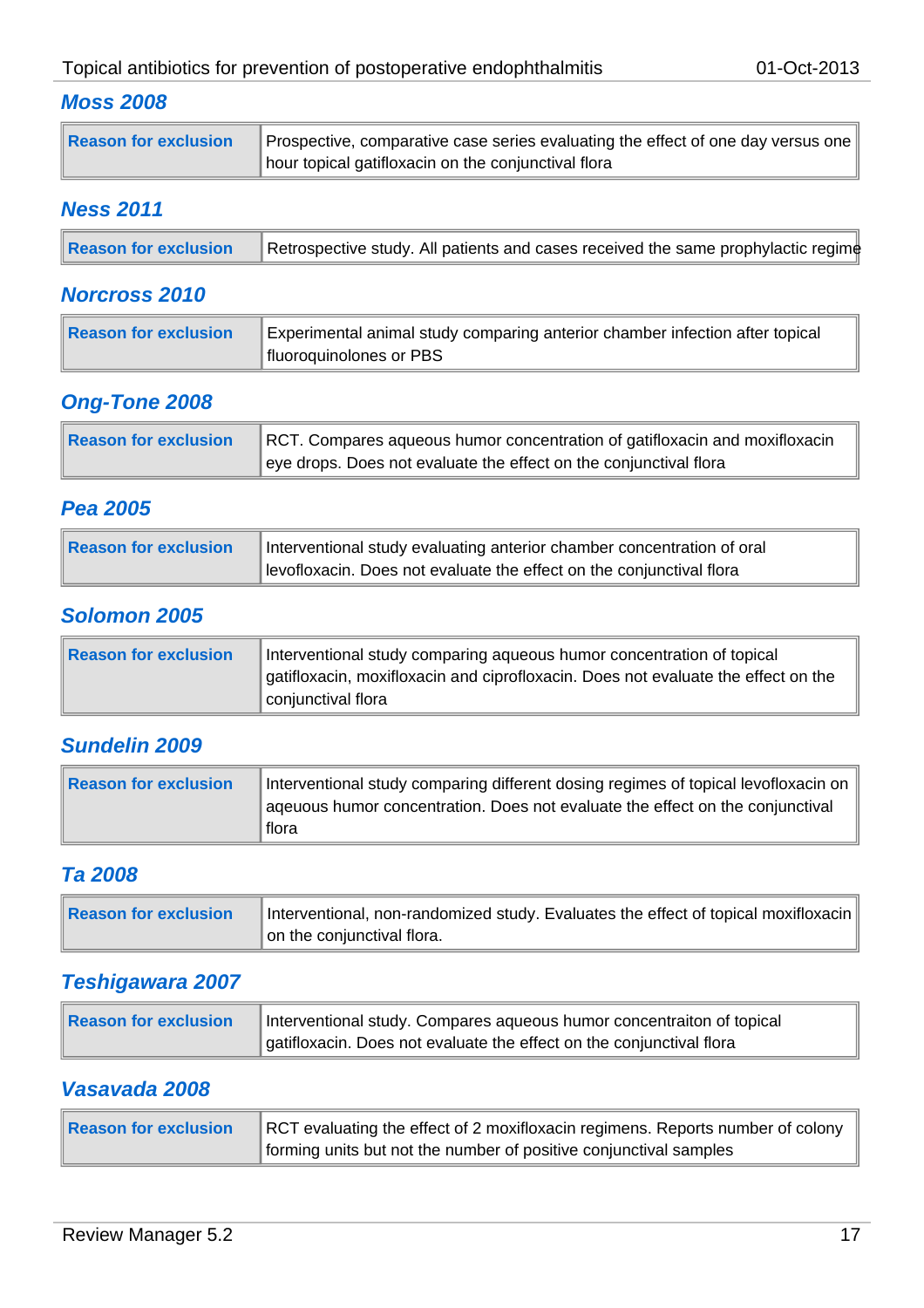#### *Wong 2004*

| <b>Reason for exclusion</b> | Retrospective case-control. Does not evaluate the effect of topical antibiotics |
|-----------------------------|---------------------------------------------------------------------------------|
|-----------------------------|---------------------------------------------------------------------------------|

#### *Xuan 2010*

| Reason for exclusion | RCT. Does not evaluate the incidence of endophthalmitis or the number of |
|----------------------|--------------------------------------------------------------------------|
|                      | positive conjunctival samples.                                           |

*Footnotes*

# **Characteristics of studies awaiting classification**

*Footnotes*

# **Characteristics of ongoing studies**

*Footnotes*

# **Summary of findings tables**

# **Additional tables**

# **References to studies**

## **Included studies**

#### *Coskun 2007*

*[Other: j Ocul Pharmacol Ther; 27 (6): 589-592]* [Empty]

## *ESCRS Study 2007*

*[Other: J Cataract Refract Surg; 33: 978-988]* [Empty]

#### *He 2009*

*[Other: J Ocul Pharmacol Ther; 25 (4): 373-378]* [Empty]

# *Inoue 2008*

*[Other: Jpn J Ophthalmol; 52: 151-161]* [Empty]

## *Kaspar 2008*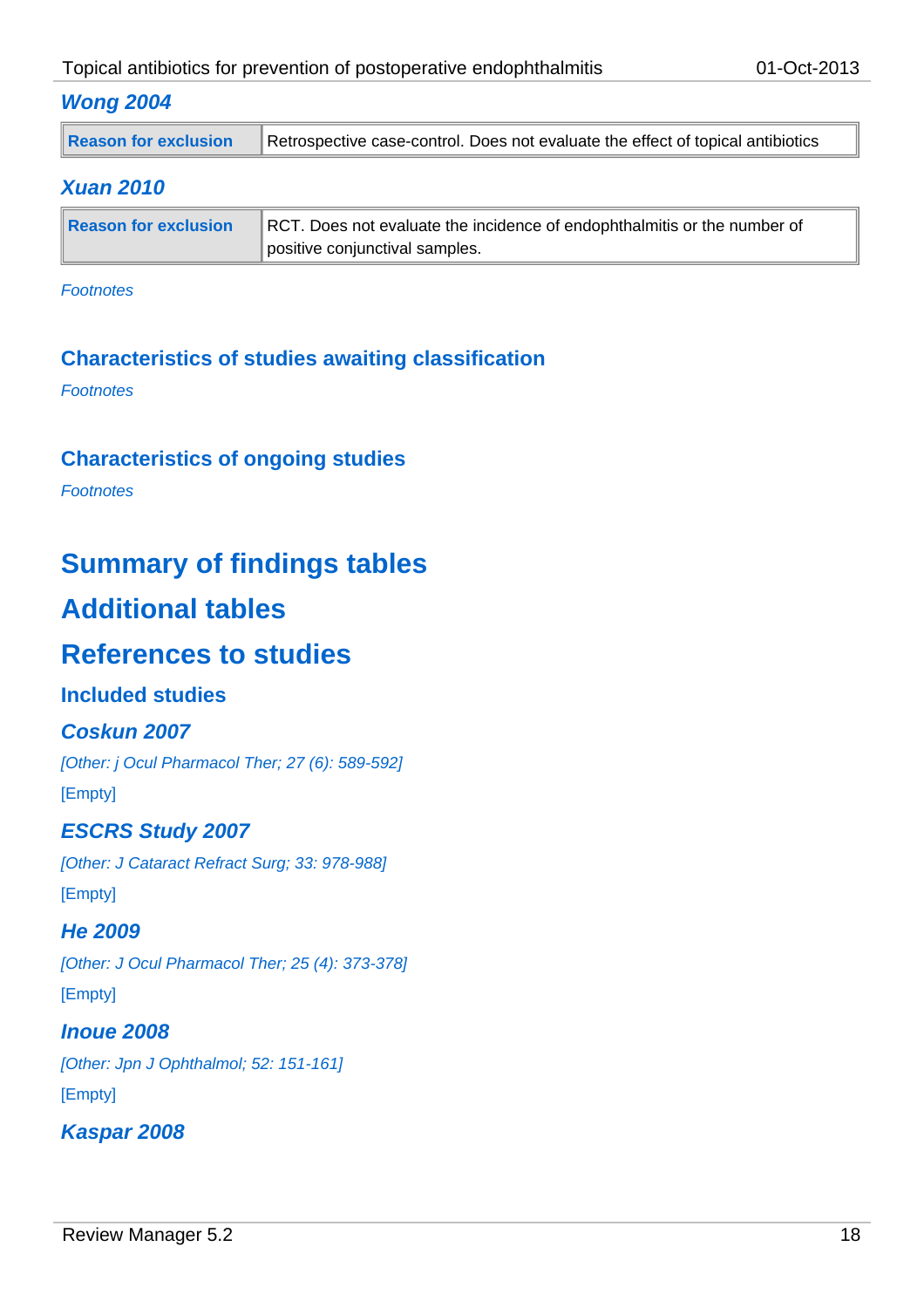*[Other: Am J Ophthalmol; 145: 136-142]*

[Empty]

# *Moss 2009*

*[Other: Ophthalmology; 116: 1498-1501]* [Empty]

*Råen 2013 [Other: Acta Ophthalmol; 91: 118-122]* [Empty]

# *Ta 2002*

*[Other: Ophthalmology; 109: 2036-2014]* [Empty]

**Excluded studies**

# *Alexandrou 2006*

*[Other: Trans Am Ophthalmol; 104: 196-201]* [Empty]

#### *Aslan 2008*

*[Other: Eur J Ophthalmol; 18: 512-6]* [Empty]

## *Bucci 2004*

*[Other: Am J Ophthalmol; 137: 308-311]* [Empty]

# *Camesasca 2007*

*[Other: Eur J Ophthalmol; 17 (5): 733-742]* [Empty]

# *Colin 2003*

*[Other: Acta Ophthalmol Scand; 81: 611-613]* [Empty]

## *Deramo 2006*

*[Other: Am J Ophthalmol, 142: 721-725]* [Empty]

# *Donnenfeld 2011*

*[Other: J Cataract Refract Surg; 37: 1082-1089]* [Empty]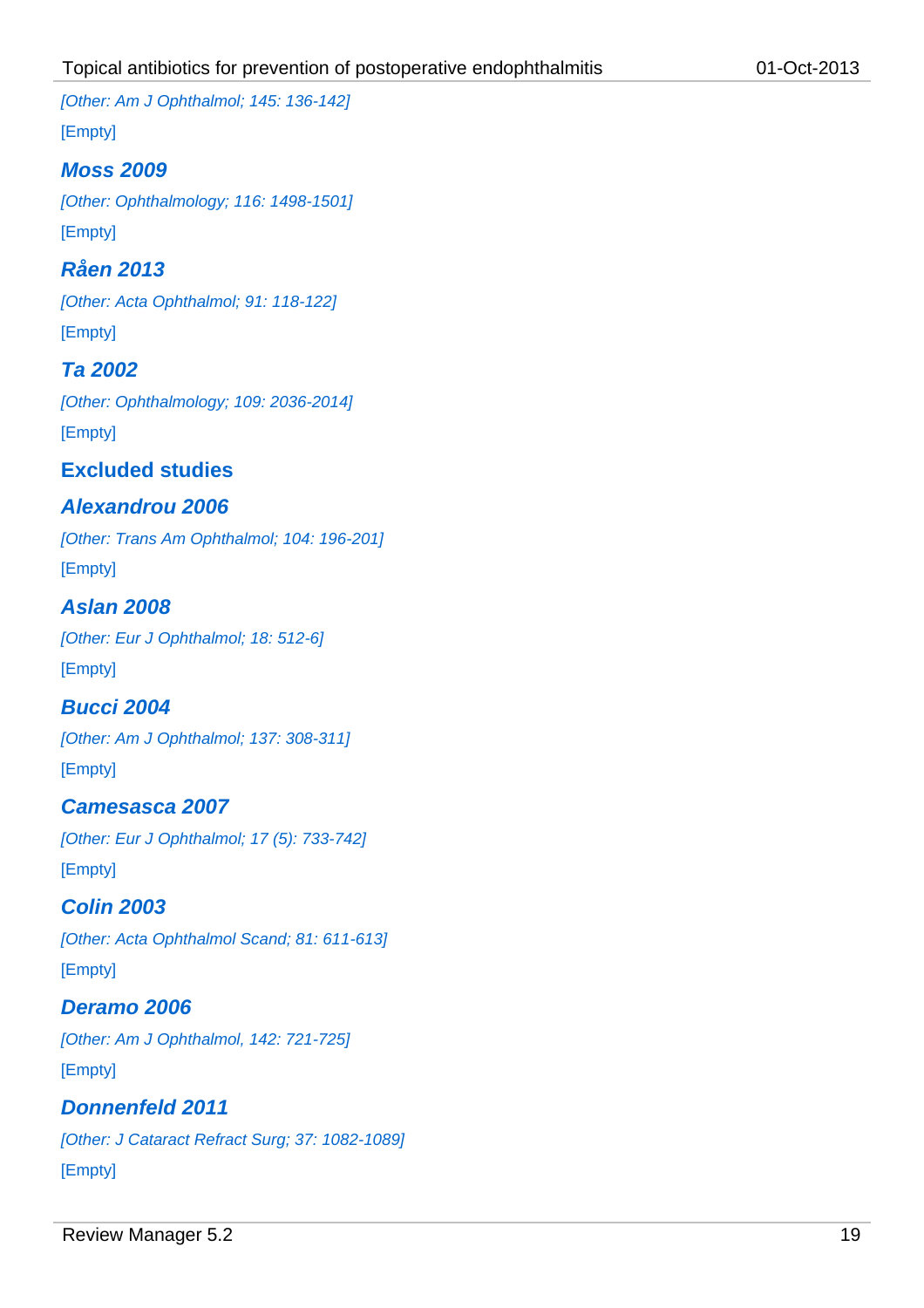# *Friling 2013*

*[Published in: J Cataract Refract Surg; 39: 15-21]* [Empty]

# *Ghazi-Nouri 2003*

*[Other: Clin Exp Ophthalmol; 31: 40-43]* [Empty]

# *Güngör 2011*

*[Other: Br J Ophthalmol; 95: 1272-1275]* [Empty]

# *Halachimi-Eyal 2009*

*[Other: J Cataract Refract Surg; 35: 2109-2114]* [Empty]

# *Ishida 2011*

*[Other: J Ocul Pharmacol Ther; 27 (3): 247-250]* [Empty]

# *Jensen 2005*

*[Other: Am j Ophthalmol; 139: 141-148]* [Empty]

# *Jensen 2008*

*[Other: J Cataract Refract Surg; 34: 1460-1467]* [Empty]

# *Kampougeris 2005 [Other: Br J Ophthalmol; 89: 628-631]*

[Empty]

# *Kaspar 2004*

*[Other: Ophthalmology; 111: 135-1355]* [Empty]

# *Katz 2005*

*[Other: Cornea; 24: 955-958]* [Empty]

# *Kobayakawa 2003 [Other: Ophthalmic Res; 35: 97-101]*

[Empty]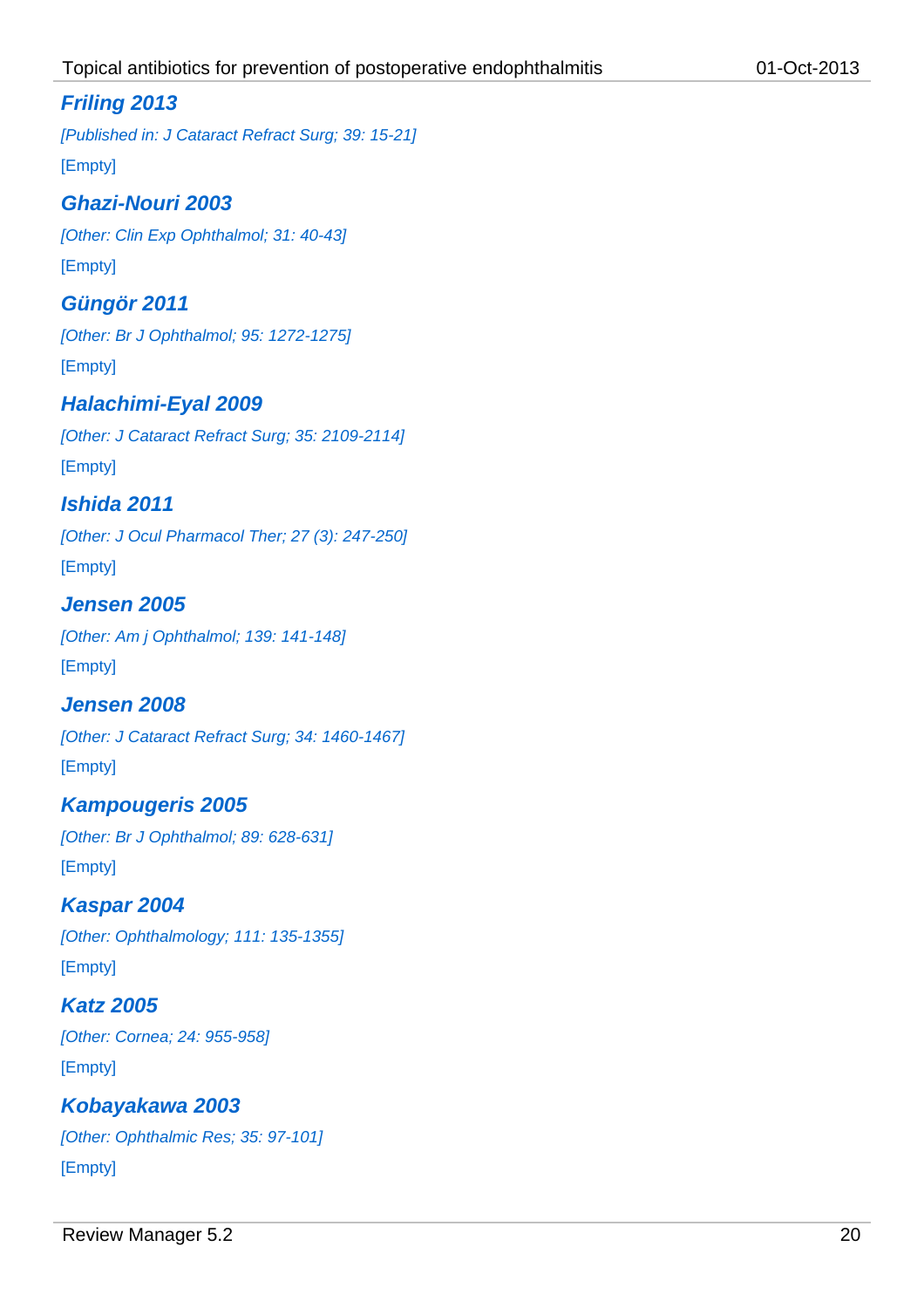## *Koch 2005*

*[Other: J Cataract Refract Surg; 31: 1377-1385]* [Empty]

# *Kumar 2012*

*[Other: Ind J Ophthalmol; 60 (1): 41-44]* [Empty]

# *Li 2004*

*[Other: Invest Ophthalmol Vis Sci; 45: 1321-1328]* [Empty]

# *Lloyd 2009*

*[Other: Can J Ophthalmol; 44: 288-292]* [Empty]

# *Malhotra 2012*

*[Other: Clin Ophthalmol; 6: 855-863]* [Empty]

## *Mizuki 2005*

*[Other: Ocul Immunol Inflam; 13: 229-234]* [Empty]

## *Moshifar 2007*

*[Other: Ophthalmology; 114: 686-691]* [Empty]

# *Moss 2008 [Other: Ophthalmology; 115: 2013-2016]* [Empty]

*Ness 2011 [Other: J Hosp Infect; 78: 138-142]* [Empty]

## *Norcross 2010*

*[Other: J Ocul Pharmacol Ther; 26 (3): 237-243]* [Empty]

# *Ong-Tone 2008 [Other: J Cataract Refract Surg; 34: 819-822]* [Empty]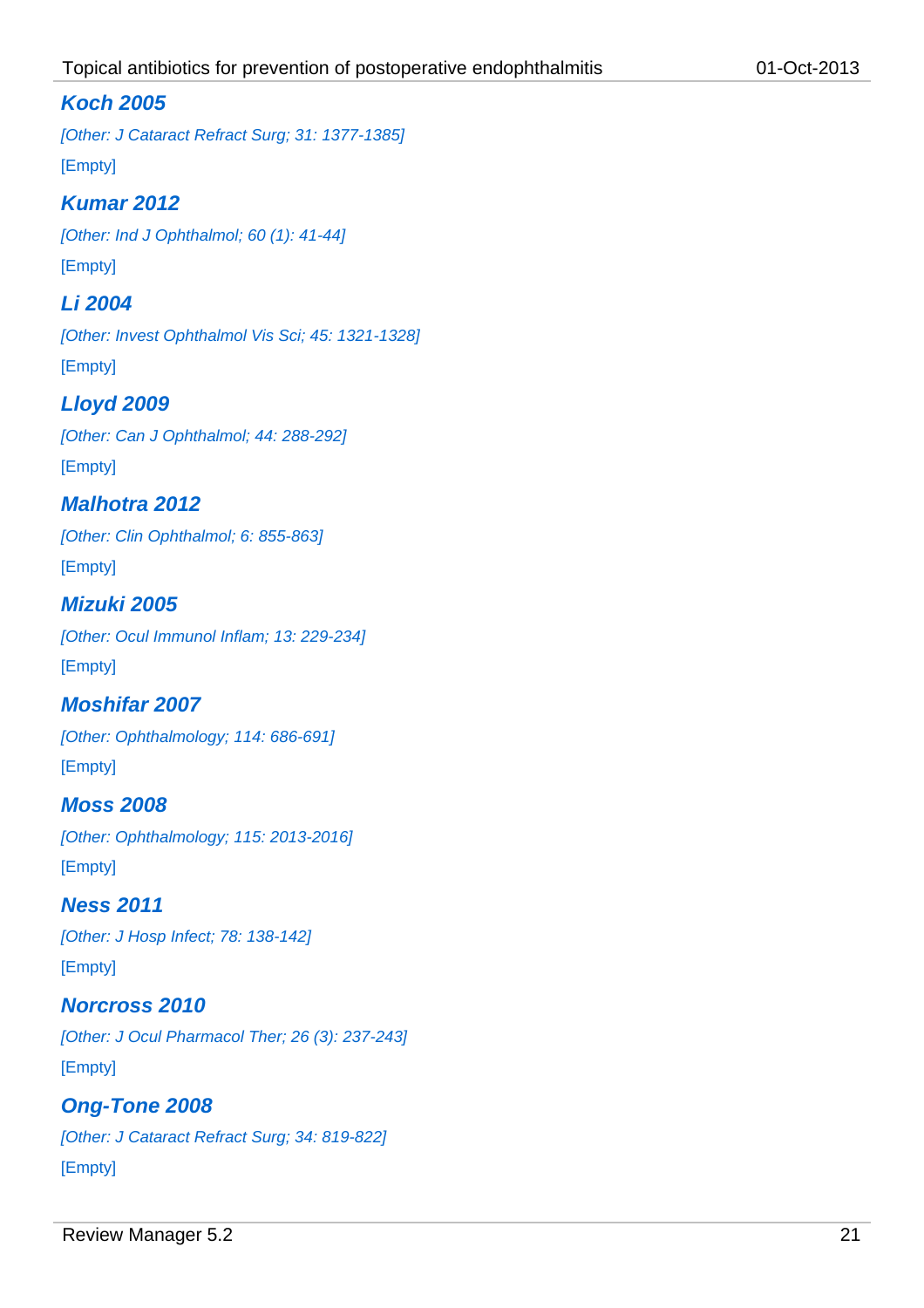## *Pea 2005*

*[Other: Antimicrob Agents Chemother; 49 (6): 2554-2557]* [Empty]

#### *Solomon 2005*

*[Other: Ophthalmology; 112: 466-469]* [Empty]

#### *Sundelin 2009*

*[Other: Acta Ophthalmol; 87: 160-165]* [Empty]

#### *Ta 2008*

*[Other: J Ocul Pharmacol Ther; 24 (4): 427-431]* [Empty]

### *Teshigawara 2007*

*[Other: Ocul Immunol Inflam; 15: 309-313]* [Empty]

#### *Vasavada 2008*

*[Other: J Cataract Refract Surg; 34: 1383-1388]* [Empty]

*Wong 2004 [Other: Br J Ophthalmol; 88: 29-31]* [Empty]

# *Xuan 2010 [Other: Chin Med J; 123 (1): 2105-2110]* [Empty]

#### **Studies awaiting classification**

**Ongoing studies**

# **Other references**

**Additional references**

**Other published versions of this review**

# **Data and analyses**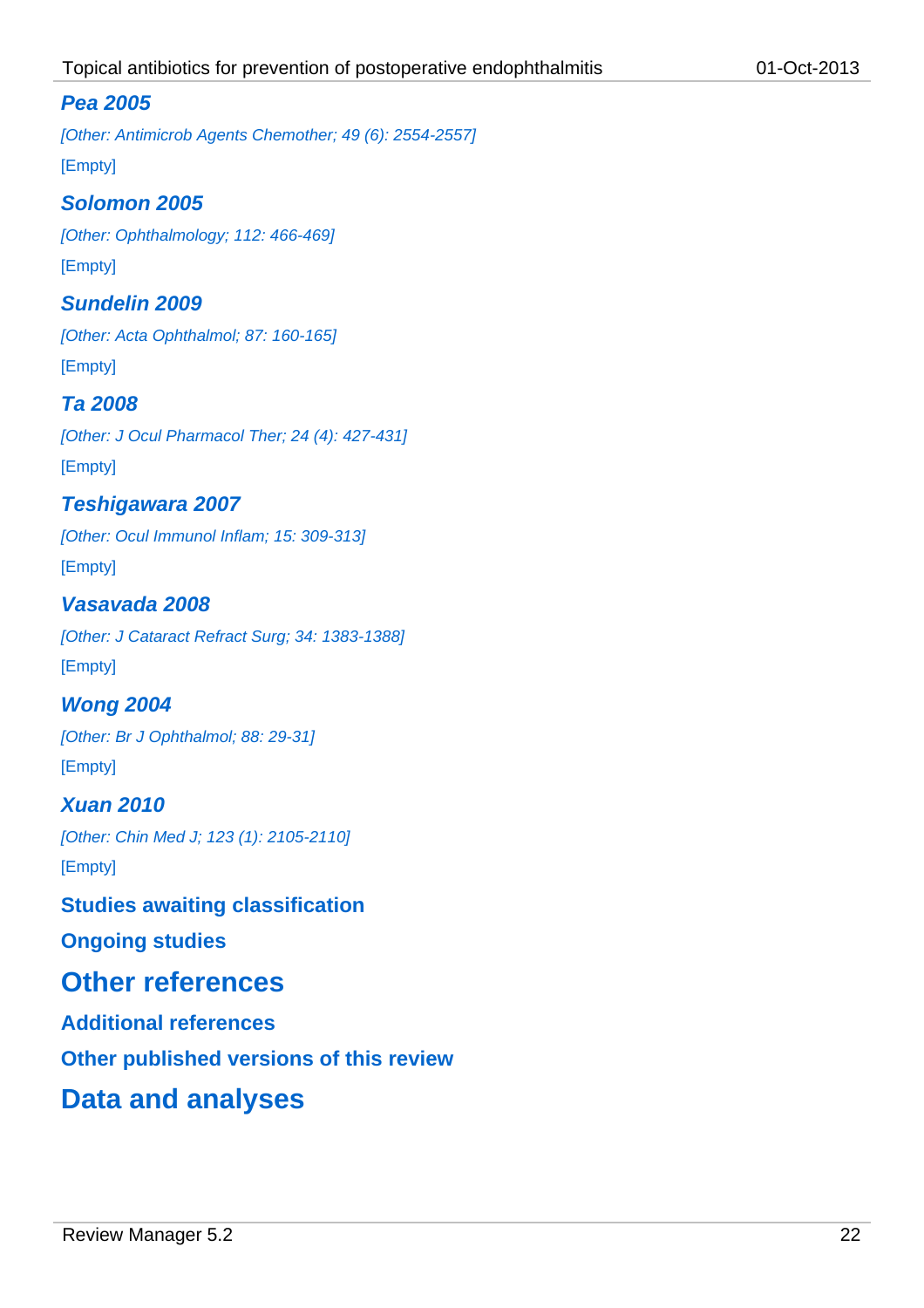# **1 Endophthalmitis rates after perioperative topical antibiotic**

| <b>Outcome or Subgroup</b>                 | <b>Studies</b> | <b>Participa</b><br><b>nts</b> | <b>Statistical Method</b>                              | <b>Effect Estimate</b> |
|--------------------------------------------|----------------|--------------------------------|--------------------------------------------------------|------------------------|
| 1.1 Endophthalmitis rate, RCT              |                | 16211                          | Risk Ratio (M-H, Random, 95%   0.71 [0.34, 1.48]<br>CI |                        |
| 1.2 Endophthalmitis rate,<br>observational |                | 15254                          | Risk Ratio (M-H, Random, 95%   1.43 [0.38, 5.31]<br>CI |                        |

## **2 Number of positive conjunctival samples**

| <b>Outcome or Subgroup</b>     | <b>Studies</b> | <b>Participa</b><br><b>nts</b> | <b>Statistical Method</b>                         | <b>Effect Estimate</b> |
|--------------------------------|----------------|--------------------------------|---------------------------------------------------|------------------------|
| 2.1 1 hour topical application | 2              | 247                            | Risk Ratio (M-H, Fixed, 95% CI) 0.69 [0.58, 0.82] |                        |
| 2.2 1 day topical antibiotic   | 4              | 660                            | Risk Ratio (M-H, Fixed, 95% CI) 0.46 [0.40, 0.52] |                        |
| 2.3 3 days topical antibiotic  | $\overline{4}$ | 631                            | Risk Ratio (M-H, Fixed, 95% CI) 0.44 [0.37, 0.53] |                        |

# **3 Number of positive conjunctival samples, treatment length**

| <b>Outcome or Subgroup</b>                              | <b>Studies</b> | <b>Participa</b><br>nts | <b>Statistical Method</b>                              | <b>Effect Estimate</b> |
|---------------------------------------------------------|----------------|-------------------------|--------------------------------------------------------|------------------------|
| 3.1 1 hour versus 3 day topical 2<br>antibiotic         |                | 247                     | Risk Ratio (M-H, Random, 95%   1.62 [1.21, 2.16]<br>CI |                        |
| 3.2 1 day versus 3 days topical 2<br><b>I</b> treatment |                | 288                     | Risk Ratio (M-H, Random, 95%   1.16 [0.88, 1.54]<br>CI |                        |

# **Figures**

# **Figure 1 (Analysis 1.1)**

|                                                | Topical levofloxacin |       | Placebo |       |        | <b>Risk Ratio</b>          | Risk Ratio                     |
|------------------------------------------------|----------------------|-------|---------|-------|--------|----------------------------|--------------------------------|
| <b>Study or Subgroup</b>                       | Events               | Total | Events  | Total |        | Weight M-H, Random, 95% CI | M-H, Random, 95%               |
| ESCRS Study 2007                               | 12                   | 8101  | 17      | 8110  | 100.0% | $0.71$ [0.34, 1.48]        |                                |
| <b>Total (95% CI)</b>                          |                      | 8101  |         | 8110  | 100.0% | $0.71$ [0.34, 1.48]        |                                |
| Total events                                   | 12                   |       | 17      |       |        |                            |                                |
| Heterogeneity: Not applicable                  |                      |       |         |       |        |                            | 0.5<br>ብ 2<br>n 1              |
| Test for overall effect: $Z = 0.92$ (P = 0.36) |                      |       |         |       |        |                            | Favours levofloxacin<br>Favour |

Forest plot of comparison: 1 Endophthalmitis rates after perioperative topical antibiotic, outcome: 1.1 Endophthalmitis rate, RCT.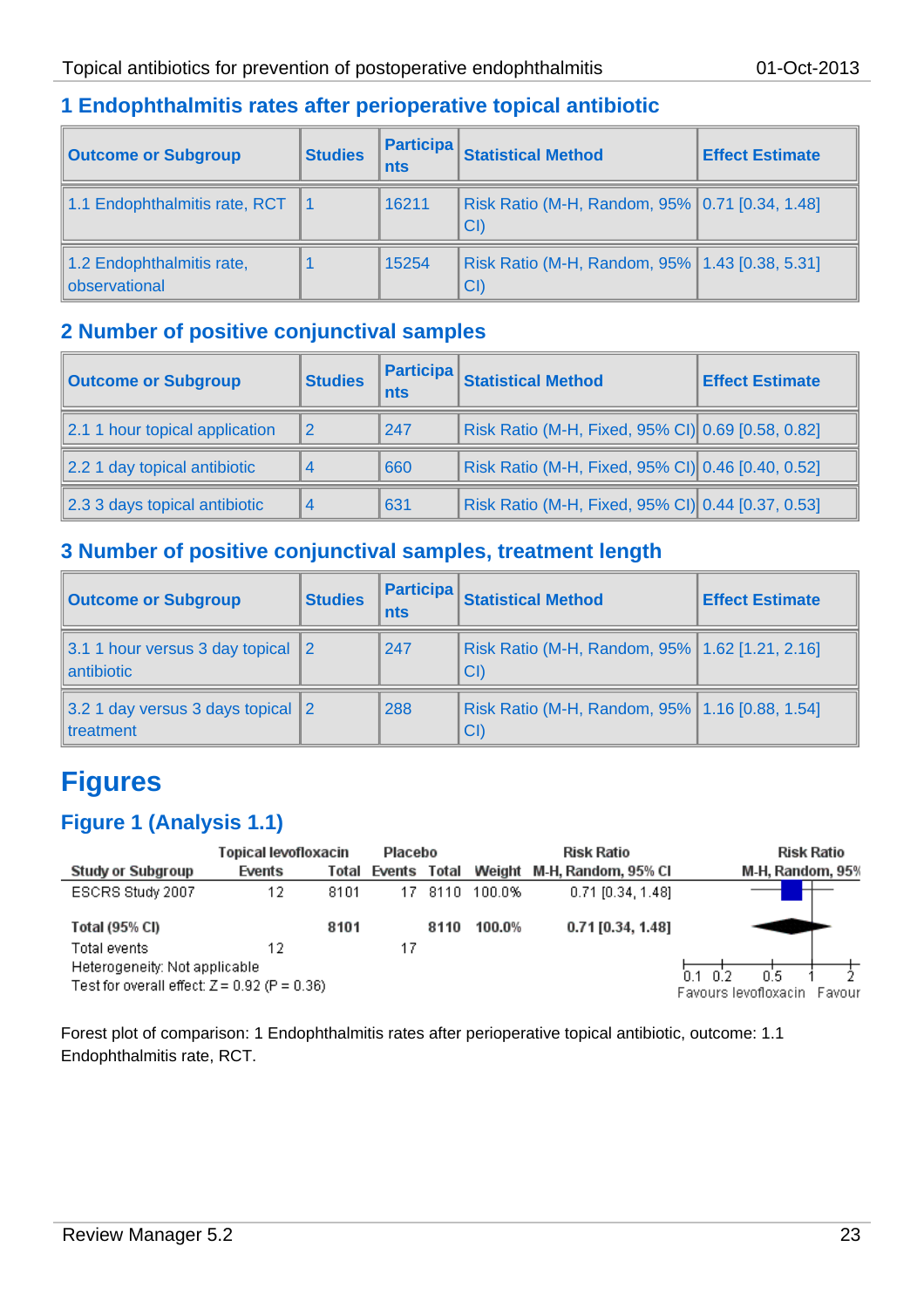# **Figure 2 (Analysis 1.2)**

|                                                                                 | Topical chloramphenicol |       | No topical antibiotic |       |        | <b>Risk Ratio</b>          |                        |
|---------------------------------------------------------------------------------|-------------------------|-------|-----------------------|-------|--------|----------------------------|------------------------|
| Study or Subgroup                                                               | Events                  | Total | Events                | Total |        | Weight M-H, Random, 95% CI | M                      |
| Råen 2013                                                                       | 5.                      | 7123  | 4                     | 8131  | 100.0% | 1.43 [0.38, 5.31]          |                        |
| Total (95% CI)                                                                  |                         | 7123  |                       | 8131  | 100.0% | 1.43 [0.38, 5.31]          | <b>START</b>           |
| Total events                                                                    | 5.                      |       | 4                     |       |        |                            |                        |
| Heterogeneity: Not applicable<br>Test for overall effect: $Z = 0.53$ (P = 0.60) |                         |       |                       |       |        |                            | 0.2<br>Favours cloram; |

Forest plot of comparison: 1 Endophthalmitis rates after perioperative topical antibiotic, outcome: 1.2 Endophthalmitis rate, observational.

# **Figure 3 (Analysis 2.1)**

|                                                                                                                                 | Topical antibiotic |       | <b>Before topical antibiotic</b> |       |        | <b>Risk Ratio</b>   | <b>Risk R</b>              |
|---------------------------------------------------------------------------------------------------------------------------------|--------------------|-------|----------------------------------|-------|--------|---------------------|----------------------------|
| Study or Subgroup                                                                                                               | Events             | Total | Events                           | Total | Weight | M-H, Fixed, 95% Cl  | M-H, Fixed                 |
| Inoue 2008                                                                                                                      | 45                 | 76    | 76                               | 76    | 75.9%  | $0.59$ [0.49, 0.72] |                            |
| Ta 2002                                                                                                                         | 24                 | 48    | 24                               | 47    | 24.1%  | $0.98$ [0.66, 1.46] |                            |
| Total (95% CI)                                                                                                                  |                    | 124   |                                  | 123   | 100.0% | $0.69$ [0.58, 0.82] |                            |
| Total events                                                                                                                    | 69                 |       | 100                              |       |        |                     |                            |
| Heterogeneity: Chi <sup>2</sup> = 5.34, df = 1 (P = 0.02); $P = 81\%$<br>Test for overall effect: $Z = 4.21$ (P $\leq 0.0001$ ) |                    |       |                                  |       |        |                     | 0.5.<br>Favours antibiotic |

Forest plot of comparison: 2 Number of positive conjunctival samples, outcome: 2.1 1 hour topical application.

# **Figure 4 (Analysis 2.2)**

|                                                                                     | Topical antibiotic |       | Before topical antibiotic |       |                    | <b>Risk Ratio</b>   | <b>Risk R</b> |
|-------------------------------------------------------------------------------------|--------------------|-------|---------------------------|-------|--------------------|---------------------|---------------|
| <b>Study or Subgroup</b>                                                            | Events             | Total | Events                    | Total | Weight             | M-H, Fixed, 95% CI  | M-H, Fixed    |
| Coskun 2007                                                                         | 23                 | 111   | 110                       | 111   | 36.1%              | $0.21$ [0.15, 0.30] |               |
| He 2009                                                                             | 22                 | 63    | 50                        | 63    | 16.4%              | $0.44$ [0.31, 0.63] |               |
| Inoue 2008                                                                          | 44                 | 89    | 89                        | 89    | 29.4%              | $0.50$ [0.40, 0.61] | ╼▆╾           |
| Kaspar 2008                                                                         | 50                 | 67    | 55                        | 67    | 18.1%              | $0.91$ [0.76, 1.09] |               |
| Total (95% CI)                                                                      |                    | 330   |                           | 330   | 100.0%             | $0.46$ [0.40, 0.52] |               |
| Total events                                                                        | 139                |       | 304                       |       |                    |                     |               |
| Heterogeneity: Chi <sup>2</sup> = 74.81, df = 3 (P < 0.00001); l <sup>2</sup> = 96% |                    |       |                           |       |                    |                     | 0.5<br>በጋ     |
| Test for overall effect: $Z = 11.58$ (P < 0.00001)                                  |                    |       |                           |       | Favours antibiotic |                     |               |
|                                                                                     |                    |       |                           |       |                    |                     |               |

Forest plot of comparison: 2 Number of positive conjunctival samples, outcome: 2.2 1 day topical antibiotic.

# **Figure 5 (Analysis 2.3)**

|                                                                      | Topical antibiotic |       | <b>Before topical antibiotic</b> |       |            | <b>Risk Ratio</b>   | Risk R             |
|----------------------------------------------------------------------|--------------------|-------|----------------------------------|-------|------------|---------------------|--------------------|
| <b>Study or Subgroup</b>                                             | Events             | Total | Events                           | Total | Weight     | M-H, Fixed, 95% CI  | M-H, Fixed         |
| He 2009                                                              | 20                 | 57    | 47                               | 57    | 22.8%      | $0.43$ [0.29, 0.62] |                    |
| Inoue 2008                                                           | 31                 | 79    | 79                               | 79    | 38.5%      | $0.40$ [0.30, 0.52] | --                 |
| Moss 2009                                                            | 29                 | 137   | 51                               | 137   | 24.7%      | $0.57$ [0.39, 0.84] |                    |
| Ta 2002                                                              | 11                 | 44    | 28                               | 41    | 14.0%      | $0.37$ [0.21, 0.64] |                    |
| Total (95% CI)                                                       |                    | 317   |                                  |       | 314 100.0% | $0.44$ [0.37, 0.53] |                    |
| Total events                                                         | 91                 |       | 205                              |       |            |                     |                    |
| Heterogeneity: Chi <sup>2</sup> = 2.70, df = 3 (P = 0.44); $P = 0\%$ |                    |       |                                  |       |            |                     | 0.5<br>በ 2         |
| Test for overall effect: $Z = 8.73$ (P $\leq 0.00001$ )              |                    |       |                                  |       |            |                     | Favours antibiotic |